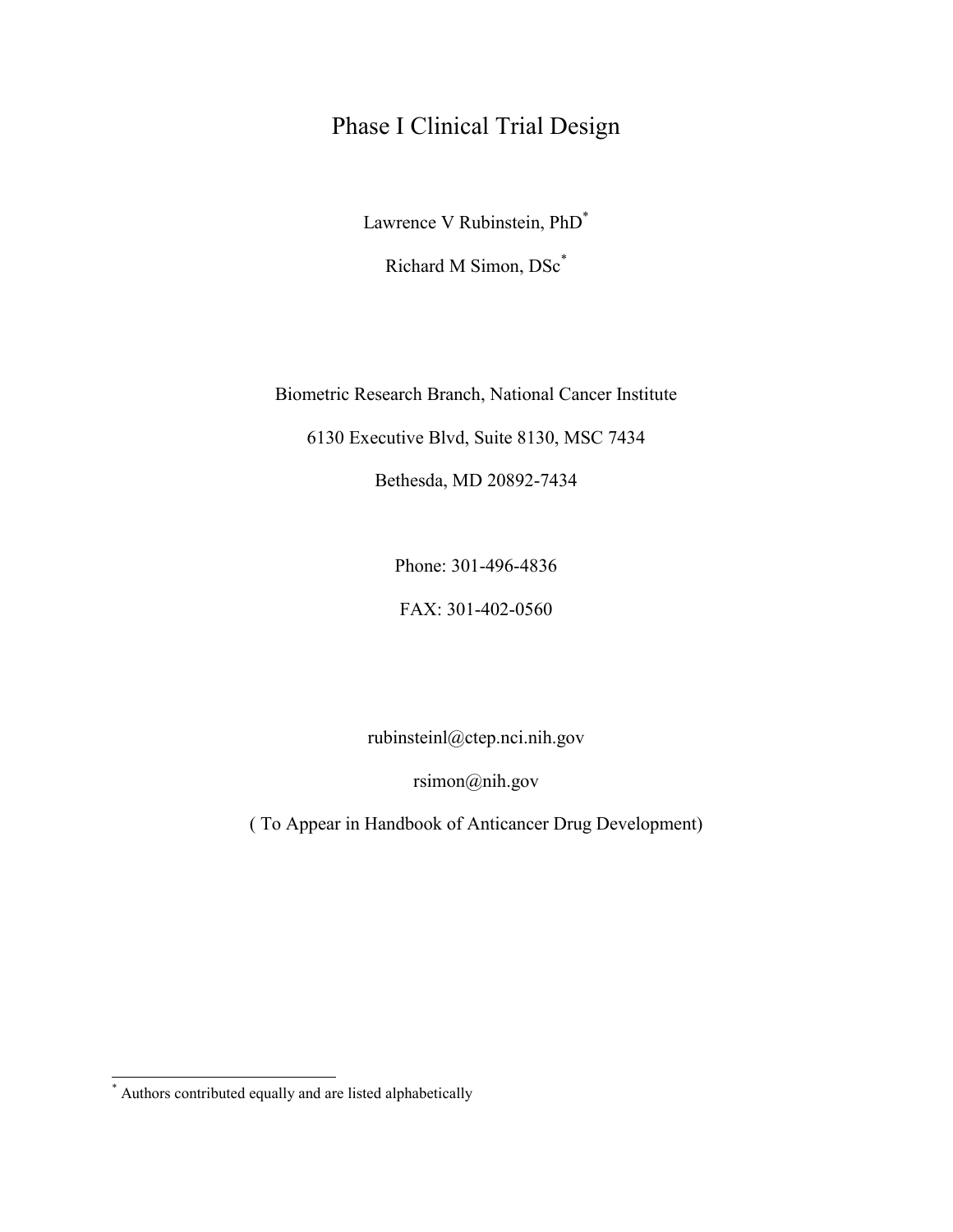## **Introduction**

The objective of a phase I trial is to determine the appropriate dosage of an agent or combination to be taken into further study and to provide initial pharmacologic and pharmacokinetic studies. It is generally assumed, at this stage of testing, that increased dose is associated with increased chance of clinical efficacy. Therefore, the phase I trial is designed as a dose-escalation study to determine the maximum tolerable dosage (MTD), that is, the maximum dose associated with an acceptable level of dose-limiting toxicity (DLT--usually defined to be grade 3 or above toxicity, excepting grade 3 neutropenia unaccompanied by either fever or infection  $35$ ). This MTD is then taken into further testing. Since evaluation of efficacy is generally not the objective of a phase I trial, it is not necessary to restrict to a patient population homogeneous with respect to disease, or even to restrict to patients with measurable disease (for which tumor response is determinable). It is important, however, to exclude patients with impaired organ function, who may therefore be more prone to serious toxicity. The fundamental conflict in phase I trials is between escalating too fast, so as to expose patients to excessive toxicity, and escalating too slow, so as to deny patients the opportunity to be treated at potentially efficacious dose levels <sup>10</sup>. Phase I trials for compounds or biologics in which toxicity is not expected, and determination of the MTD is not the objective, will be discussed later in this chapter.

The first problem in a phase I trial is deciding on a safe, but not overly conservative, initial dose for the trial. If the agent is new to clinical testing, this must be based on animal studies. It has been determined that the dose (defined in mg per meters squared of body surface area) associated with  $10\%$  lethality in mice (MELD<sub>10</sub>) can be predicted to be roughly equivalent to the human MTD  $<sup>18</sup>$ . This approach is derived from the concept of</sup> "allometric scaling"  $15, 25$ . Toxicity as a function of body weight or surface area is assumed to be roughly constant across species. The initial dose for the phase I trial is taken to be  $1/10$  the MELD<sub>10</sub> or, if smaller,  $1/3$  the LD<sub>10</sub> (associated with 10% lethality) in the beagle dog  $^{23}$ . The use of a second species has been shown to be necessary, since in approximately 20% of approximately 90 reviewed drugs, mouse data alone was insufficient to safely predict the human MTD<sup>2</sup>. American investigators generally use the dog as the second species, while European investigators generally use the rat, with equivalent safety<sup>2</sup>. The next problem is to define dose increments for the subsequent dose levels, and it is here that the various phase I trial designs part company.

1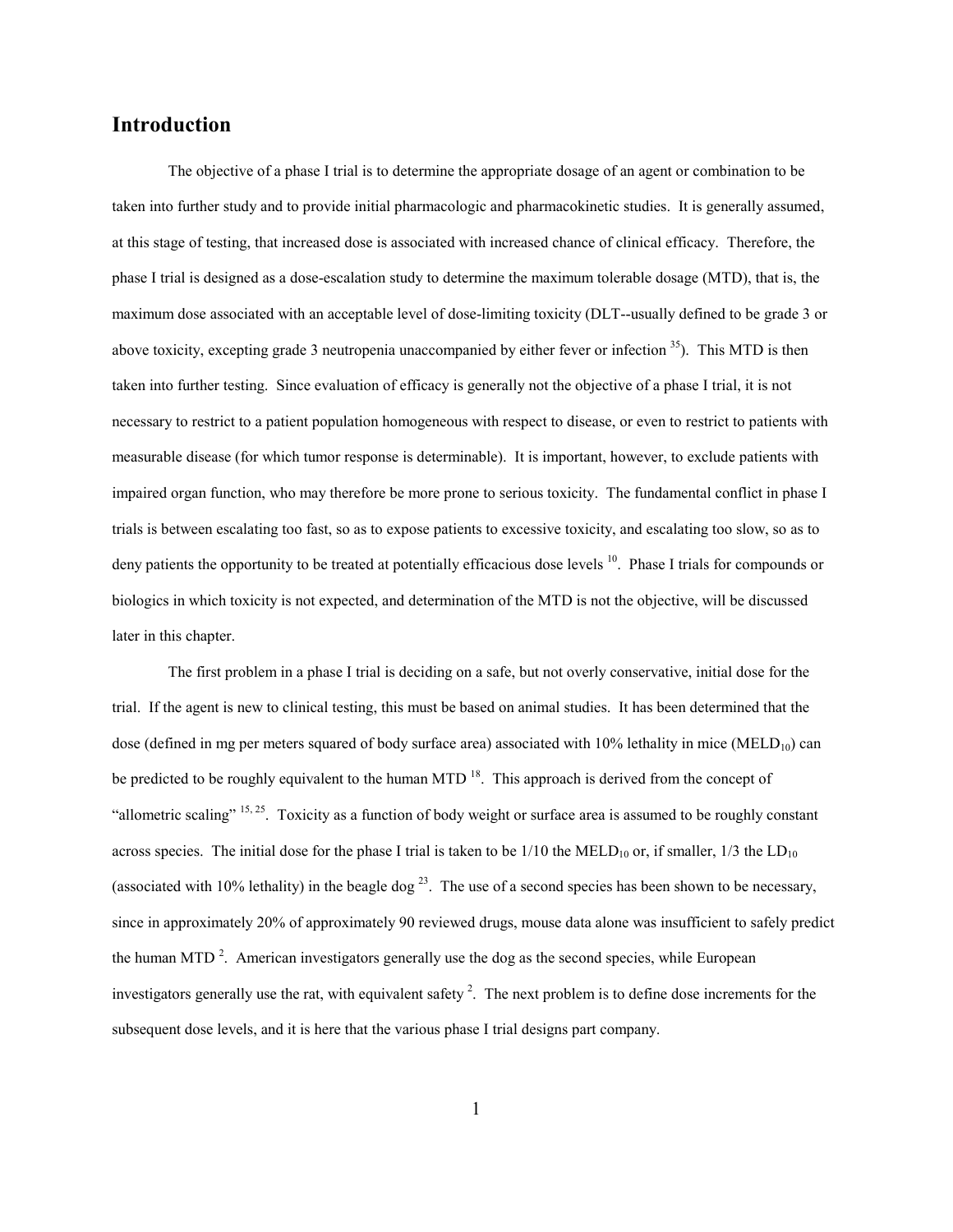## **Standard phase I design**

The "standard" phase I design utilizes a set of decreasing "Fibonacci" dose level increments proposed by Schneiderman  $32$ , and currently taken to be 100%, 67%, 50%, 40%, and 33% thereafter  $10$ . These increments are added to each dose level to give the succeeding level. In other words, the second dose level is 100% greater than the first, the third is 67% greater than the second, and so forth. The purpose is to allow more aggressive dose escalation for the initial levels, which are expected to be sufficiently removed from the MTD for this to be safe. If the  $MED<sub>10</sub>$ accurately predicted the human MTD, only 5-6 such dose escalations would be necessary to complete a "standard" phase I design. Unfortunately, this is often not the case  $27$ .

The "standard" rule governing dose escalation from one level to the next relies on no assumptions concerning the shape of the dose-toxicity curve or the potential for cumulative toxicity, and therefore the decision to escalate to the next dose level is based solely on toxicity results from the first course administration of the current level. The dose escalation rules (Table 1) proceed as follows, escalating in cohorts of 3-6 patients per dose level 35. Three patients are treated at the current dose level. If at least 2 patients are observed to have DLT, the prior dose level is defined as the MTD (unless only 3 patients have been treated at that level, in which case it is the tentative MTD). If 0 of the 3 patients are observed to have DLT, the dose level is escalated one step for the next cohort of 3 patients, and the process continues as above. If exactly 1 of the 3 patients treated show DLT, 3 additional patients are treated at the current dose level. If none of these additional 3 patients show DLT, the dose level is escalated for the next cohort of 3 patients, and the process continues as above; otherwise, the prior dose level is defined as the MTD (unless only 3 patients have been treated at that level, in which case it is the tentative MTD). A tentative MTD becomes final when a total of 6 patients are treated with less than 2 showing DLT.

The statistical operating characteristics of this approach are as follows (Table 2). If at least 2 of 3 patients treated at a particular dose show DLT, we can conclude with 90% confidence that the true probability of DLT at that dose is greater than 20%. (In other words, as we see in Table 2, unless the true probability of DLT at that dose is at least 20%, the probability of at least 2 out of 3 patients exhibiting DLT is less than 10%.) On the other hand, if 0 of 3 patients show DLT, we can conclude with 90% confidence that the true probability of DLT is less than 55%. (Again, as we see in Table 2, unless the true probability of DLT is less than 55%, the probability of 0 out of 3 patients exhibiting DLT is less than 10%.) In the interest of efficiency, we accept either of these situations as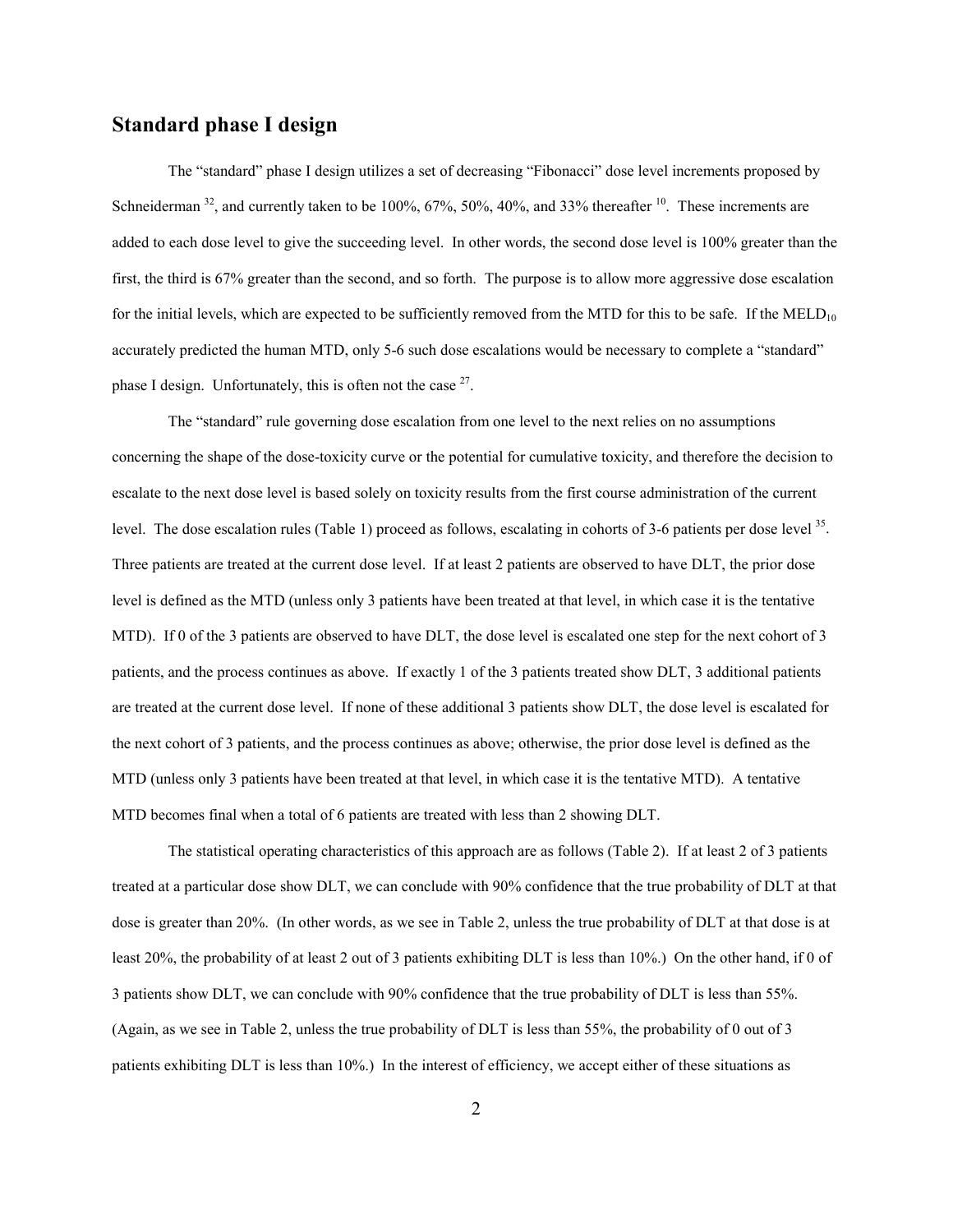sufficient to halt or continue escalation after treating only 3 patients at the current level. Allowing for expansion to 6 patients in case 1 of the initial 3 show DLT, the dose escalation rule gives 91% probability that dose escalation will not halt at doses associated with DLT probability less than 10%, and it gives 92% probability that escalation will not proceed beyond doses associated with DLT probability in excess of 60% (Table 2). The process of approaching the MTD from below, in successive steps, further protects against defining an MTD associated with excessive toxicity. Table 2 plus simulations  $17, 20$  show that, for a wide variety of dose-toxicity curves, the probability is approximately 85% - 90% that the defined MTD will be associated with DLT probability of approximately 10% - 45%.

The primary criticisms of the standard phase I design  $17, 30, 35, 39$  are:

- 1) It does not target a particular probability of DLT to be associated with the MTD, and, in practice, the DLT rate associated with the defined MTD will be somewhat dependent on the DLT rates of the various dose levels.
- 2) The MTD definition is unnecessarily imprecise in that it does not make adequate use of all the available first-course toxicity data.
- 3) The dose escalation is unnecessarily slow, leading to treatment of excessive numbers of patients at dose levels less likely to be efficacious.

Storer <sup>39</sup> proposed defining the MTD by fitting all the first course toxicity data to a logistic dose-toxicity curve (a sigmoidal curve that maps dose levels to associated DLT rates, for example, equation (1), discussed in more detail below) and letting the MTD be the dose level associated with the targeted DLT rate (usually, 20% - 30%), thus addressing criticisms (1) and (2) of the standard design. To address criticism (3), he suggested escalating the dose in single-patient cohorts until DLT is observed, at which point dose escalation would revert to the standard design.

## **Continual Reassessment Method (CRM)**

O'Quigley et al. <sup>30</sup> extended the modeling idea of Storer <sup>39</sup> by proposing the use of a dose-toxicity model to guide the dose-escalation, as well as to define the MTD. First, a statistical model, such as equation (1), relating dose to probability of dose-limiting toxicity, is defined. Using a Bayesian statistical approach  $^{24}$ , the free parameter ( $\alpha$ )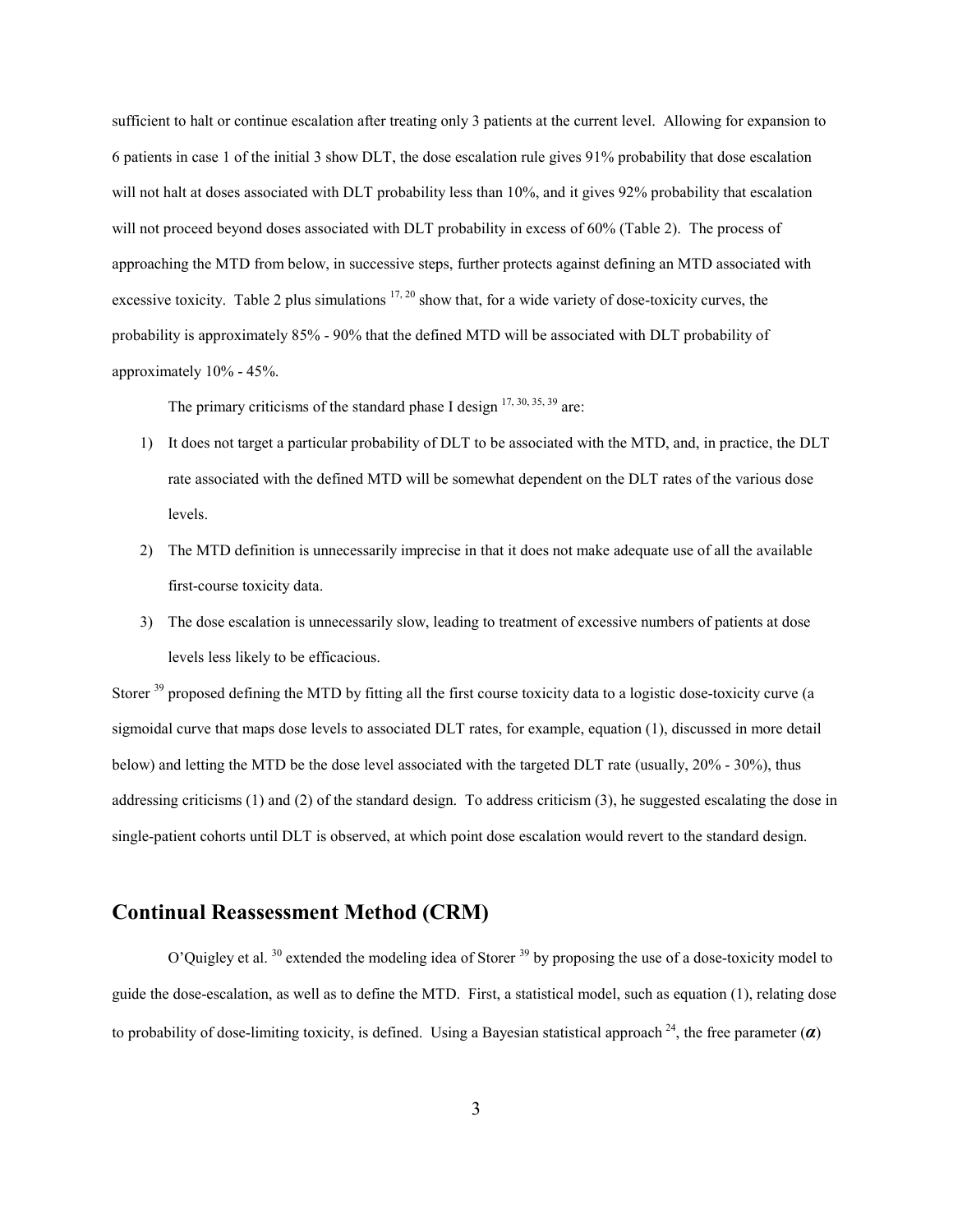of the model is initially given a "prior" probability distribution such that the model maps the dose-levels to probabilities of dose-limiting toxicity in accord with investigator expectations. O'Quigley et al.<sup>30</sup> proposed that each successive patient in the phase I trial be treated at the expected MTD, according to the current state of the model, and that the model be immediately "updated" (that the "posterior" distribution of the free parameter be recalculated, according to Bayes' theorem  $^{24}$ ) by incorporating first-course toxicity data obtained from each successive patient. They proposed that when the sample size reached a preset limit of 20-25, the MTD be calculated from the final state of the dose-toxicity model.

### *Original form of CRM*

O'Quigley et al. 30 designated the above approach the Continual Reassessment Method (CRM). It can be made clearer by examining use of the following one-parameter logistic model, proposed by Goodman et al.<sup>17</sup> for defining the probability of DLT  $p_i$  at the i<sup>th</sup> dose level, in conjunction with CRM:

$$
p_i = e^{3+\alpha \cdot x_i} / (1 + e^{3+\alpha \cdot x_i})
$$
 (1)

By the methods of Goodman et al. <sup>17</sup> the investigators first define an increasing set of dose levels (indexed by  $\vec{i}$ ) to be used in the phase I trial. The investigators provide initial expectations of the probabilities of DLT (the  $p_i$ 's) at those doses. The initial ("prior") distribution of the parameter  $\alpha$  is taken to be the standard exponential distribution with mean and variance equal to one. The  $x_i$  values are determined by equation (1) by letting  $\alpha$  be equal to one (its mean according to the initially given exponential distribution) and by letting the  $p_i$ 's be the initial expectations of the investigators. (For example, Goodman et al. <sup>17</sup> give  $\chi$ *i* values of -5.9, -5.2, -4.3, -3.6, -3.0, and -2.15, to correspond to prior expectations for DLT rate *pi* of .05, .1, .2, .35, .5, and .7.) The substantial uncertainty of the investigators' initial expectations is represented by the variability associated with the initial distribution of  $\alpha$ . For example, using the above prior distribution, the dose initially associated with an expected DLT rate of 20% has a 33% probability of actually being associated with a DLT rate in excess of 75%, and it has a 20% probability of being associated with a DLT rate less than 5%. (In other words, the initial state of the model reflects that the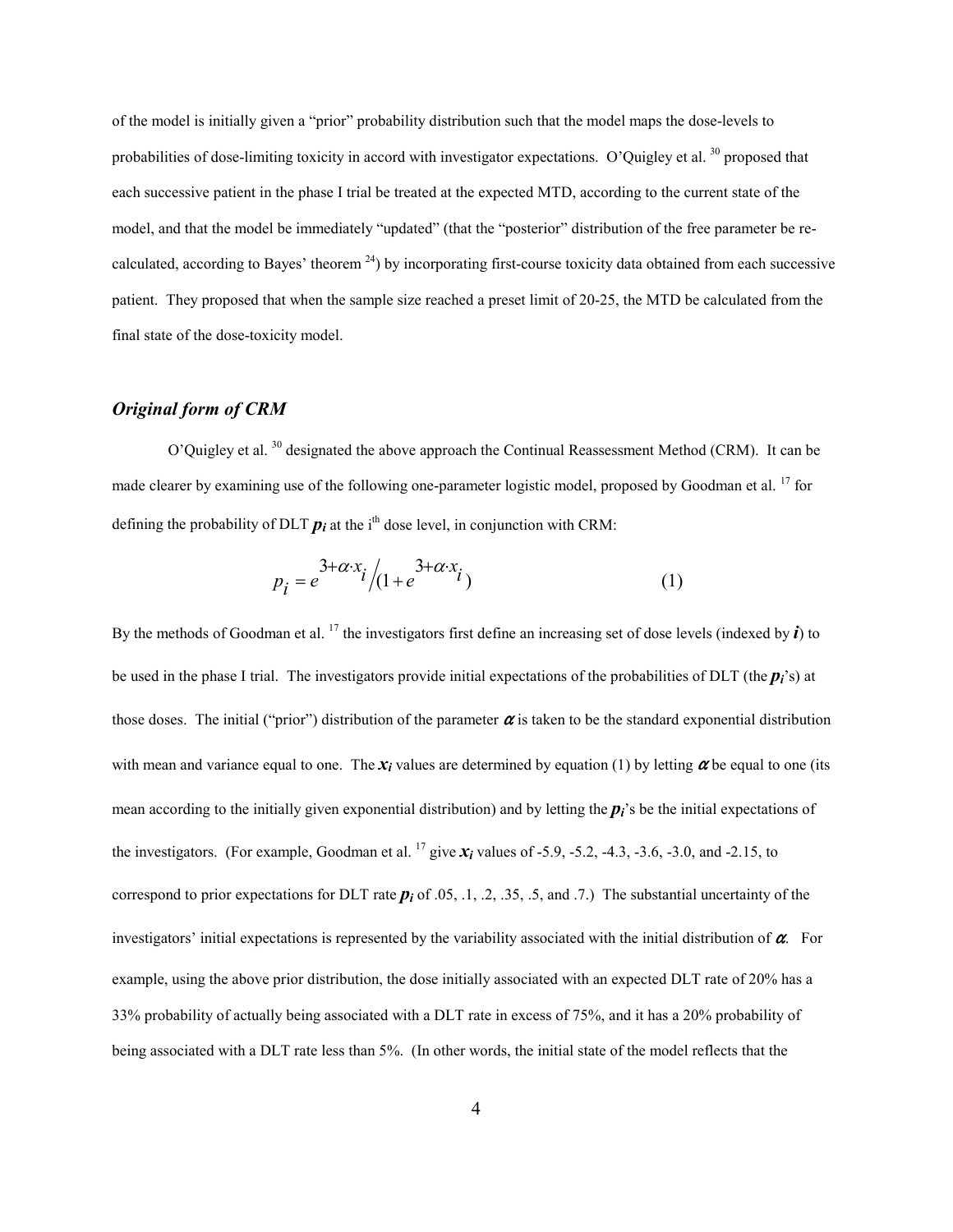investigators' initial guess at an MTD could actually be either a very toxic dose, or a very non-toxic dose, both with reasonably high probability.) As each successive patient is treated, the distribution of  $\alpha$  is re-calculated according to Bayes' theorem  $24$ , to reflect the new toxicity data and the greater certainty associated with the dose-toxicity relationship. Equation (1), with  $\alpha$  having this re-calculated "posterior" distribution, eventually reflects the dosetoxicity pattern actually observed in the phase I trial, with substantially less uncertainty associated with the predicted DLT rates  $p_i$ .

O'Quigley et al. 29, 30 suggested fixing the sample size of a CRM-based phase I trial at 20-25 patients. At the termination of the trial, the MTD is defined to be the dose associated with the target DLT rate (usually 15% - 25%), according to the final state of the dose-toxicity model (according to equation (1), for example, letting  $\alpha$  be the mean of its final "posterior" distribution). O'Quigley<sup>28</sup> gives simulations to demonstrate the accuracy of the confidence interval for the rate of DLT at the chosen MTD (for sample size 20). O'Quigley et al.  $^{29, 30}$  argued that CRM addresses the serious concerns associated with the standard phase I design, given above. They noted that use of a dose-toxicity model allows the investigators to target a specific DLT rate to be associated with the MTD, and it allows all of the first-course toxicity to be incorporated in defining the MTD. They stressed the importance of treating each patient at a sufficiently high dose to offer the hope of an effect, and they asserted that treating each patient at the currently estimated MTD avoids systematic under-treatment of patients, without involving significantly increased risk of DLT (compared to the standard design), according to their simulations<sup>29</sup>.

#### *Amendments and alterations of CRM*

Korn et al. <sup>20</sup> argued that, based on their simulations, CRM did, in fact, significantly increase the DLT risk to patients, compared to the standard design. They demonstrated that CRM tended, with substantially increased probability, to treat patients at doses higher than the MTD, even at doses two or more levels higher, where DLT could be not only more frequent, but also more serious. This was seen to be a result of treating each successive patient at the currently estimated MTD. In particular, the initial patients were to be treated thus, despite the fact that the initial state of the dose-toxicity model might often reflect the uncertainty of the investigators with respect to the clinical toxicity of the untested agent.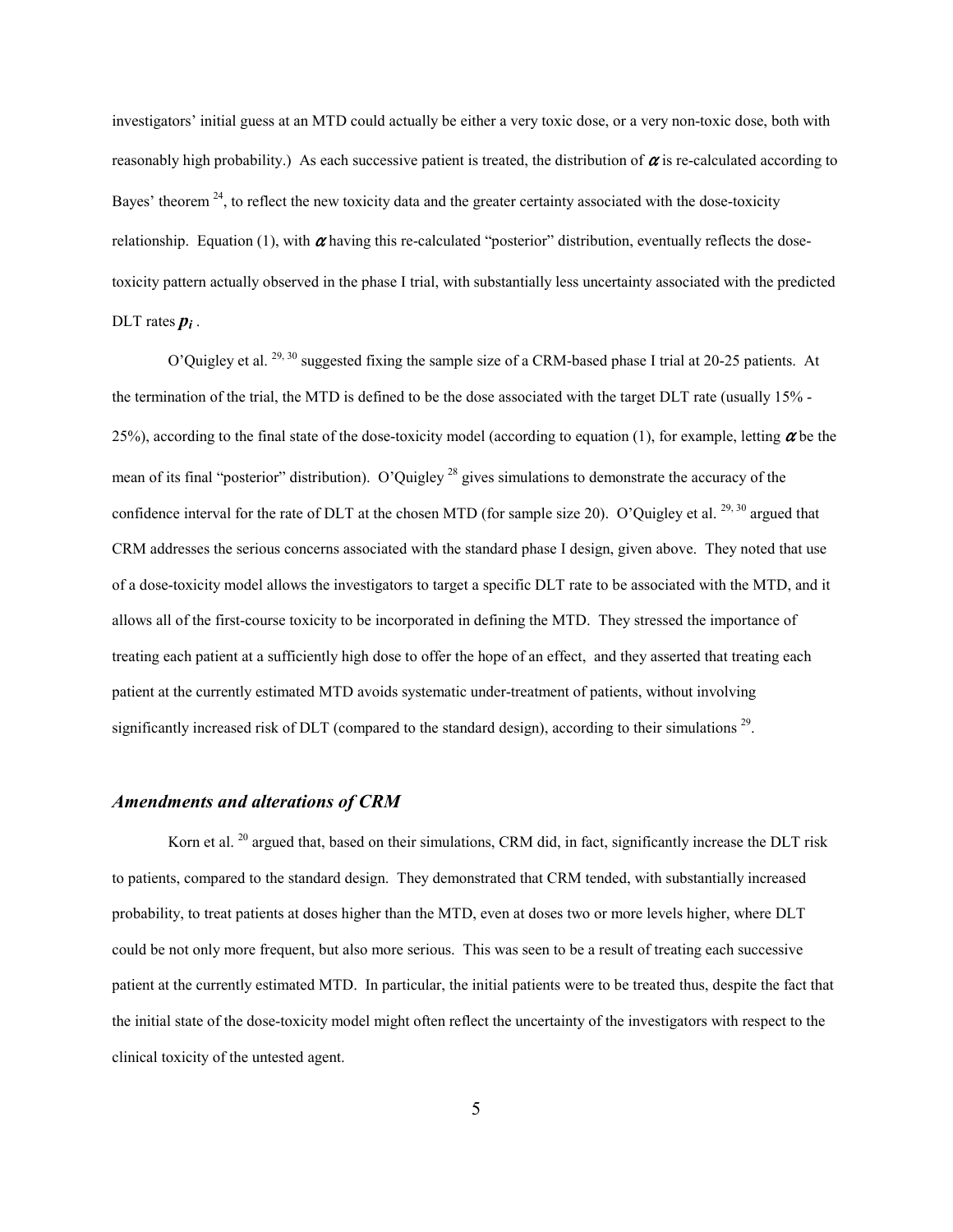Concerns such as these resulted in a number of proposed alterations to the original CRM. Goodman et al.<sup>17</sup> suggested that dose escalation begin at the standard initial dose (usually the  $MELD_{10}$ ), and that it proceed, at most, one dose step at a time (although they did not give guidance as to how these dose steps should be defined). They presented simulations to demonstrate that this approach avoided the increased DLT risk associated with the original CRM, while preserving the advantages of greater efficiency and accuracy. Babb et al.<sup>3</sup> suggested that, rather than treat patients at the dose expected to yield the targeted rate of DLT (which gives 50% likelihood of exceeding the targeted MTD, according to the dose-toxicity model), patients should be treated at the dose associated with 25% likelihood of exceeding the MTD, according to the current state of the model. They presented simulations to demonstrate that this approach also avoided the increased DLT risk of the original CRM, while preserving efficiency and accuracy. Finally, Potter<sup>31</sup> suggested, in answer to concerns about attempting to define an initial dose-toxicity model without clinical experience, that the initial stage of the phase I trial proceed in a standard fashion (escalating from the starting dose with successive 50% dose increments), until DLT is observed. At that point, a dose-toxicity model would be constructed, based on the trial data only. Patients would then be treated at the currently estimated MTD, based on the model. The trial would terminate when 18 patients had been treated, with at least 4 instances of DLT, and with at least 9 patients treated subsequent to the initial such instance.

All of the above alterations were accompanied by a retreat from single-patient cohorts, as originally suggested by O'Quigley et al.  $^{29, 30}$ , to three-patient cohorts. This was prompted, in part, by the practical consideration relating to the usual brisk accrual to phase I trials, but also, more importantly, by the desire to achieve greater safety with the accumulation of more first-course toxicity data between successive updates of the dosetoxicity model.

## **Accelerated Titration Designs**

Accelerated titration designs attempt to improve several aspects of conventional designs. (i) With standard designs many patients are treated at doses well below the biologically active level, minimizing the opportunity for anti-tumor response. (ii) Many phase I trials using the standard design take a long time to complete. (iii) Conventional designs select a dose for the population of patients, and there is no attempt to tailor doses to individual patients; (iv) Conventional designs provide little information about inter-patient variability, cumulative toxicity or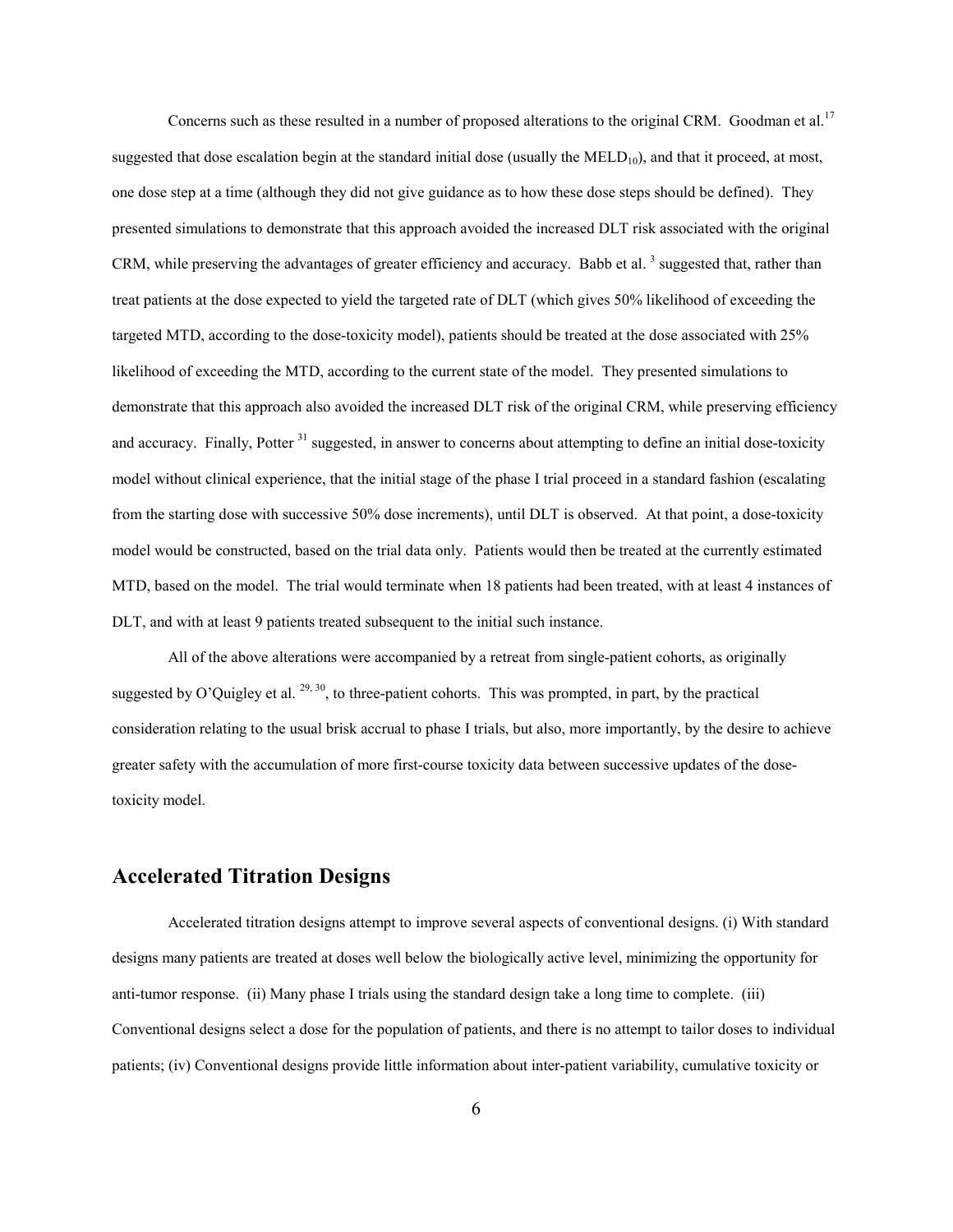the steepness of the dose-toxicity relationships.

Accelerated titration designs are characterized by (i) A rapid initial escalation phase; (ii) Intra-patient dose escalation; and (iii) Analysis of results using a model that incorporates parameters for intra-patient variation in toxic effects, cumulative toxicity and steepness of dose-toxicity effects. The analytic model incorporates data from all courses of therapy and for graded toxicity levels.

## *Rapid Acceleration Phase*

Simon et al.<sup>35</sup> defined several accelerated titration designs and compared them to a standard design (called design 1). Design 1 differs from the standard phase I design described above only in that Simon et al.<sup>35</sup> used fixed 40% dose steps because it was felt that there is not real justification for the standard Fibonacci approach.

Design 2 utilizes single patient cohorts per dose level during the accelerated phase with 40% dose increments. When the first instance of first-course DLT is observed, or the second instance of first-course intermediate toxicity is observed, the cohort for the current dose level is expanded to three patients and the trial reverts to use of design 1 for further cohorts. "Intermediate toxicity" can be defined in a protocol specific manner. Simon et al. <sup>35</sup> used any grade 2 toxicity that was considered treatment related as intermediate toxicity.

Design 3 is similar to design 2 in that single patient cohorts are used during the accelerated phase. With design 3, however, double dose steps are used during the accelerated phase. Two 40% dose steps corresponds to approximately a doubling of the actual dose. The accelerated phase ends, as with design 2, when the first instance of first-course DLT or the second instance of first-course intermediate toxicity. After that, design 1 is used for all further cohorts.

Design 4 is similar to design 3 in that single patient cohorts and double dose steps are used during the accelerated phase. Design 4 differs from design 3 only in the criterion used for triggering the end of the accelerated phase. With designs 2 and 3, the accelerated phase ends with the first instance of first-course DLT or the second instance of first-course intermediate toxicity. With design 4, the trigger is the first instance of any-course DLT or the second instance of any-course intermediate toxicity. Hence, design 4 may stop the accelerated phase earlier than design 3.

7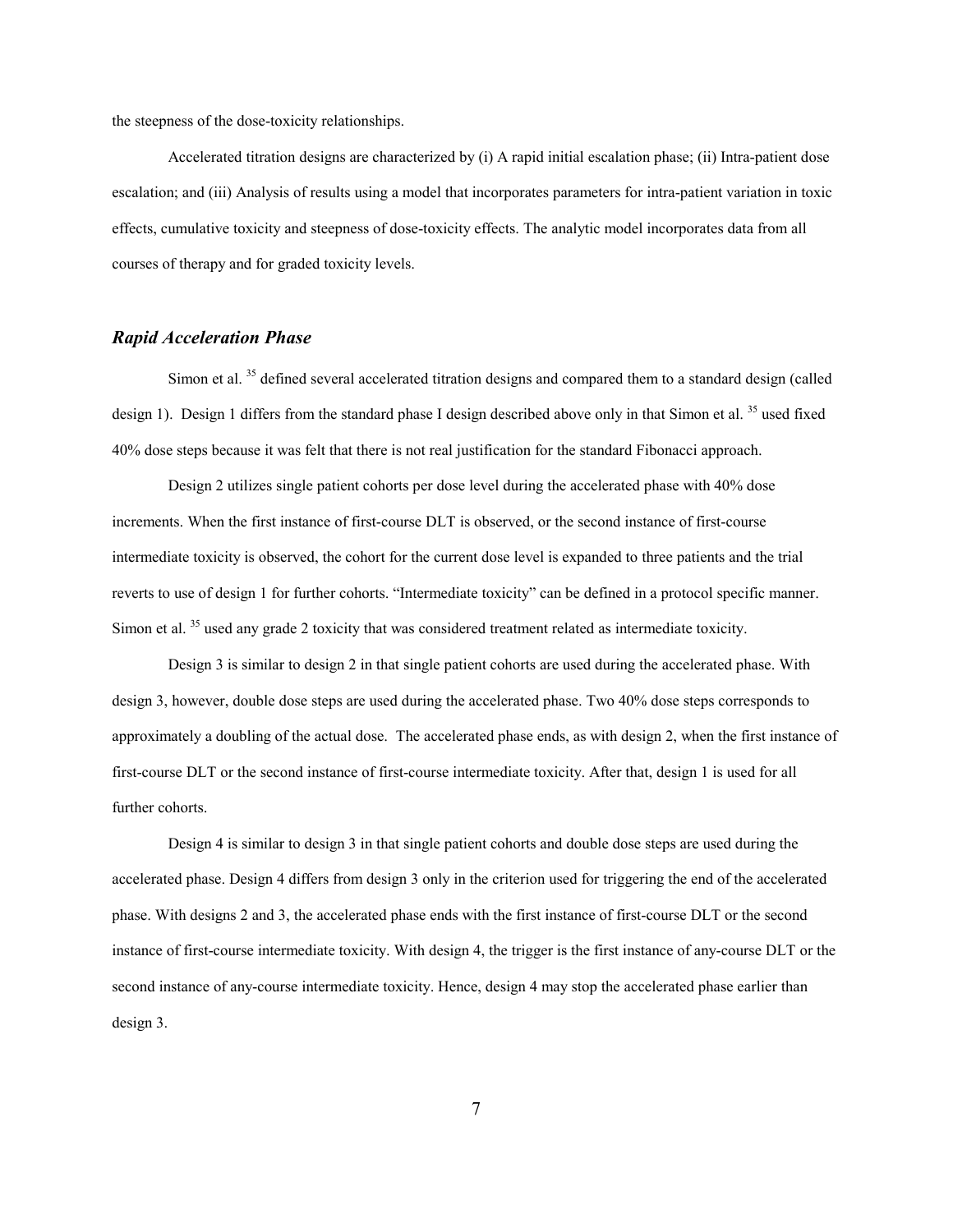### *Intra-patient dose escalation*

Accelerated titration designs were designed to permit dose-escalation in subsequent courses for a patient who remains on study and has no evidence of toxicity at the dose used during the current course. The rule used was that if less than intermediate level toxicity is observed for a patient during a course, then the dose is escalated for the next course if that patient stays on study. If intermediate level toxicity occurs, then the dose stays the same for the next course if that patient stays on study. If DLT occurs, then the patient generally goes off study, but if not, then the dose is reduced. For design 2, single dose steps are used for intra-patient dose changes. For designs 3 and 4, double dose steps are used for intra-patient dose changes during the accelerated phase, and single dose steps subsequently. The accelerated titration designs were evaluated by computer simulation both with and without intra-patient dose escalation.

#### *Model-based analysis*

Since accelerated titration designs utilize graded toxicity results and multi-course treatment results, the information yield can be greater than for conventional or CRM designs. The model used by Simon et al. 35 was based on measuring the worst toxicity experience by each patient during each course of treatment. That is, the model does not consider separate toxicity for each organ system separately, but takes the maximum over the organ systems and records that worst toxicity separately for each course of treatment for each patient. The toxicity for patient *i* in course *j* is determined by

$$
log (d_{ij} + \alpha D_{ij}) + \beta_i + \varepsilon_{ij}
$$
 (2)

where  $d_{ij}$  denotes the dose received by patient *i* in course *j*, and  $D_{ij}$  denotes the cumulative dose received by patient *i* up to but not including course *j*. For the first course,  $D_{ij}$  is zero for all patients.  $\alpha$  is a cumulative toxicity parameter and  $\alpha$  = 0 represents no cumulative toxicity. All logarithms are natural logarithms. The  $\beta_i$  terms represent inter-patient variability in toxic effects. The  $\beta_i$  term is the same for all courses of treatment of patient  $i$  but its value differs among patients. The  $\beta_i$  values are taken as independent draws from a normal distribution with zero mean and variance  $\sigma_a^2$ . Hence, the model has a single parameter ( $\sigma_a^2$ ) that reflects the amount of inter-patient β 2 β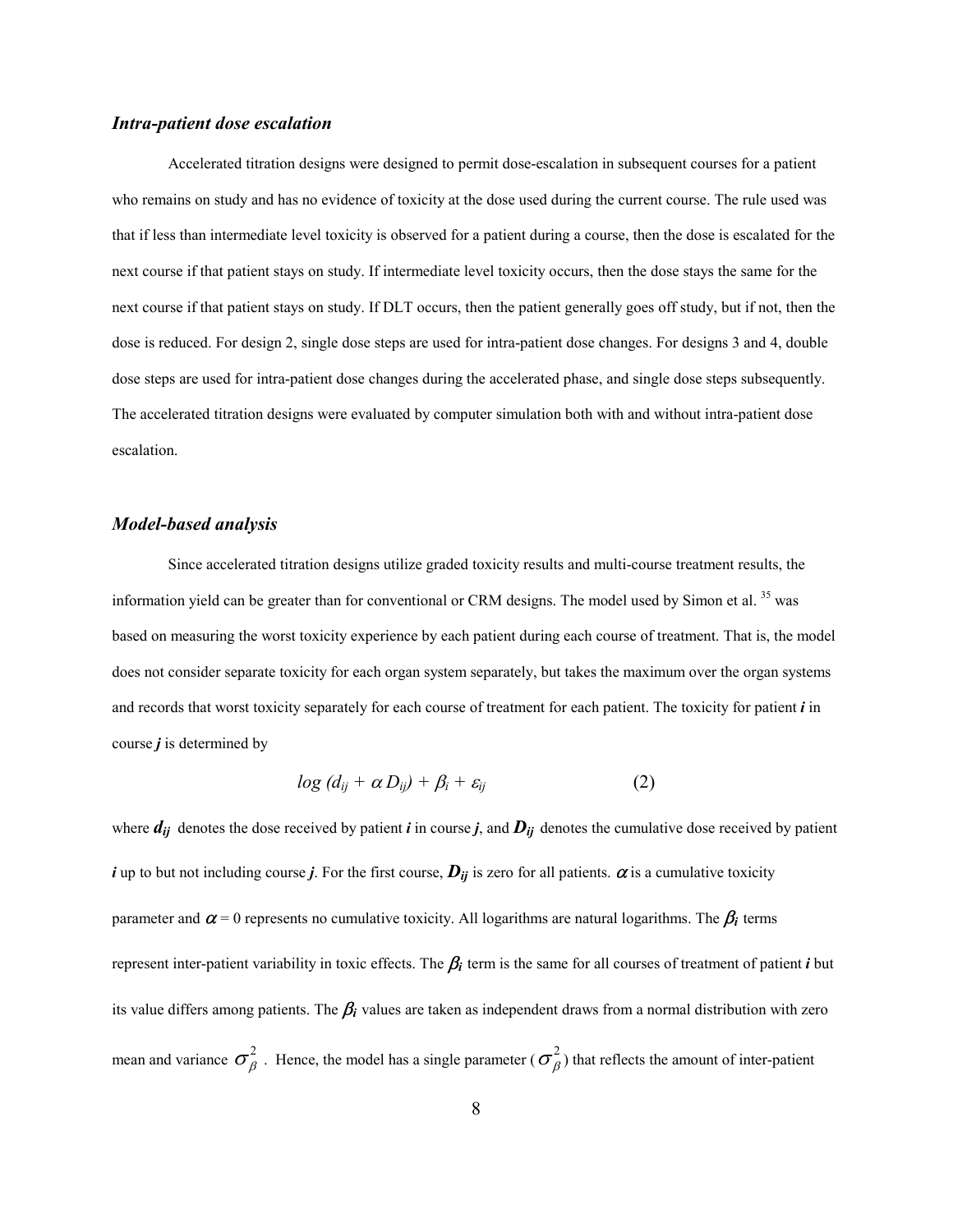variability in susceptibility to toxicity. The  $\varepsilon_{ij}$  terms are the random variations that reflect the uncontrolled sources of variation other than dose that influence the toxic response for a given patient. These are taken as independent draws from a normal distribution with zero mean and variance  $\sigma_{\varepsilon}^2$ .

In addition to the three parameters  $\alpha$ ,  $\sigma_{\beta}^2$  and  $\sigma_{\gamma}^2$ , there are also several parameters for converting the quantitative value of (2) into a graded level of toxicity. Values of expression (2) less than *K 1* correspond to less than β 2  $\epsilon$ intermediate toxicity. Values between  $K_1$  and  $K_2$  correspond to intermediate toxicity, values between  $K_2$  and  $K_3$ correspond to dose-limiting toxicity, and values greater than  $K_3$  correspond to life-threatening toxicity. If one doesn't wish to distinguish DLT from life-threatening toxicity, then only  $K_1$  and  $K_2$  are needed. So there are 5 - 6 parameters to be estimated from the data. This model is a generalization of the  $K_{max}$  model of Sheiner et al. <sup>33</sup>, and of the model of Chou and Talalay<sup>7</sup>.

Given the data of the grade of toxicity (worst over organ systems) for each course of each patient, the method of maximum likelihood is used to estimate the model parameters. Splus software for fitting the parameters is available at http://linus.nci.nih.gov/~brb. That web site also contains an Excel macro for managing dose assignments to patients during Accelerated Titration Design trials. The macro assists investigators in quality controlling the dose assignment process and provides a convenient way of recording dose assignments in a systematic manner that makes the data available for subsequent analysis.

Simon et al. <sup>35</sup> fit the model (2) to data from 20 phase I trials. Only 3 of the trials showed any evidence of cumulative toxicity ( $\alpha$  > 0). The estimates of  $\alpha$  for the other trials were zero or very close to zero. The trials varied substantially in the other parameters and thus provide a broad range of experience for evaluation of the accelerated titration designs.

### *Evaluation of performance*

Simon et al.  $35$  evaluated the performance of accelerated titration designs by simulating phase I data based on the twenty sets of parameters estimated from the twenty real trials that they studied. For each of the twenty sets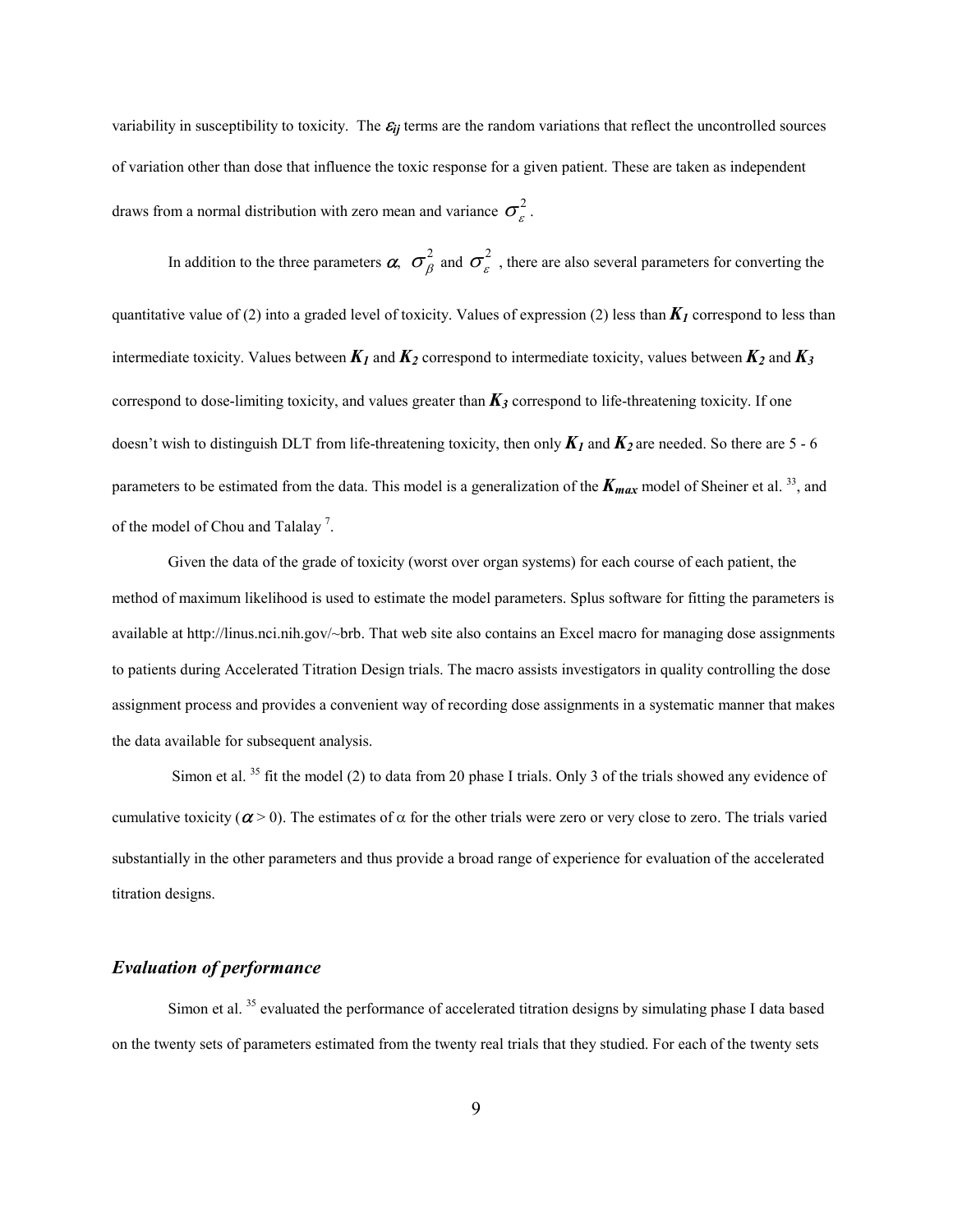of parameters, they generated data for 1000 phase I trials and applied each of their designs to the simulated data.

Figure 1 shows the average number of patients per trial utilized by each of the designs. For each design, the average is taken over the same 20,000 simulated data sets generated from the sets of parameters derived from the 20 actual trials analyzed. Results for eight designs are shown. Designs 1-4 are as described above. The designs labeled with B utilize intra-patient dose escalation if the toxicity in the previous course is less than intermediate. Designs labeled with A do not permit intra-patient dose escalation.

Design 1A corresponds to the standard design, although it does not use Fibonacci dose steps. Design 1B is the standard design augmented to permit intra-patient dose escalation. As can be seen in Figure 1, the average number of patients is much greater for the standard design 1A or 1B than for any of the accelerated titration designs. The average number of patients is somewhat less for designs 3 and 4 that use double dose steps compared to design 2. Although the average differences are not great, the differences for individual trials can be. That is, for a trial in which the starting dose is very low relative to the dose at which intermediate toxicity is expected, designs 2 and 3 will require substantially fewer patients.

Figure 1 also shows the average number of patient cohorts utilized by each design. The average is lowest for designs 3 and 4 that use double dose steps. Although the difference in average number of cohorts is not large, the difference in average time to complete the trials will be much shorter for designs 2 - 4 if patients are not instantaneously available since the accelerated phase of those designs requires only one patient per cohort.

Figure 2 shows the average number of patients experiencing each level of toxicity as their worst toxicity during their treatment on the trial. With the standard design, an average of 23 patients experience less than intermediate toxicity (labeled "no toxicity" in the figure). These patients are under-treated. For design 2B the average number of under-treated patients is about 8 and for designs 3B and 4B the number is less than 5. This major reduction in the number of under-treated patients is achieved with very small increases in the average number of patients experiencing DLT or unacceptable toxicity with the accelerated titration designs.

The accelerated titration designs without intra-patient dose escalation, 2A, 3A and 4A, performed quite well with regard to reduction in average number of patients and reduction of number of under-treated patients. They do not provide patients accrued early in the trial a full opportunity to be treated at a therapeutic dose, however. They are also less effective in situations where inter-patient variability in susceptibility to toxicity is large. These designs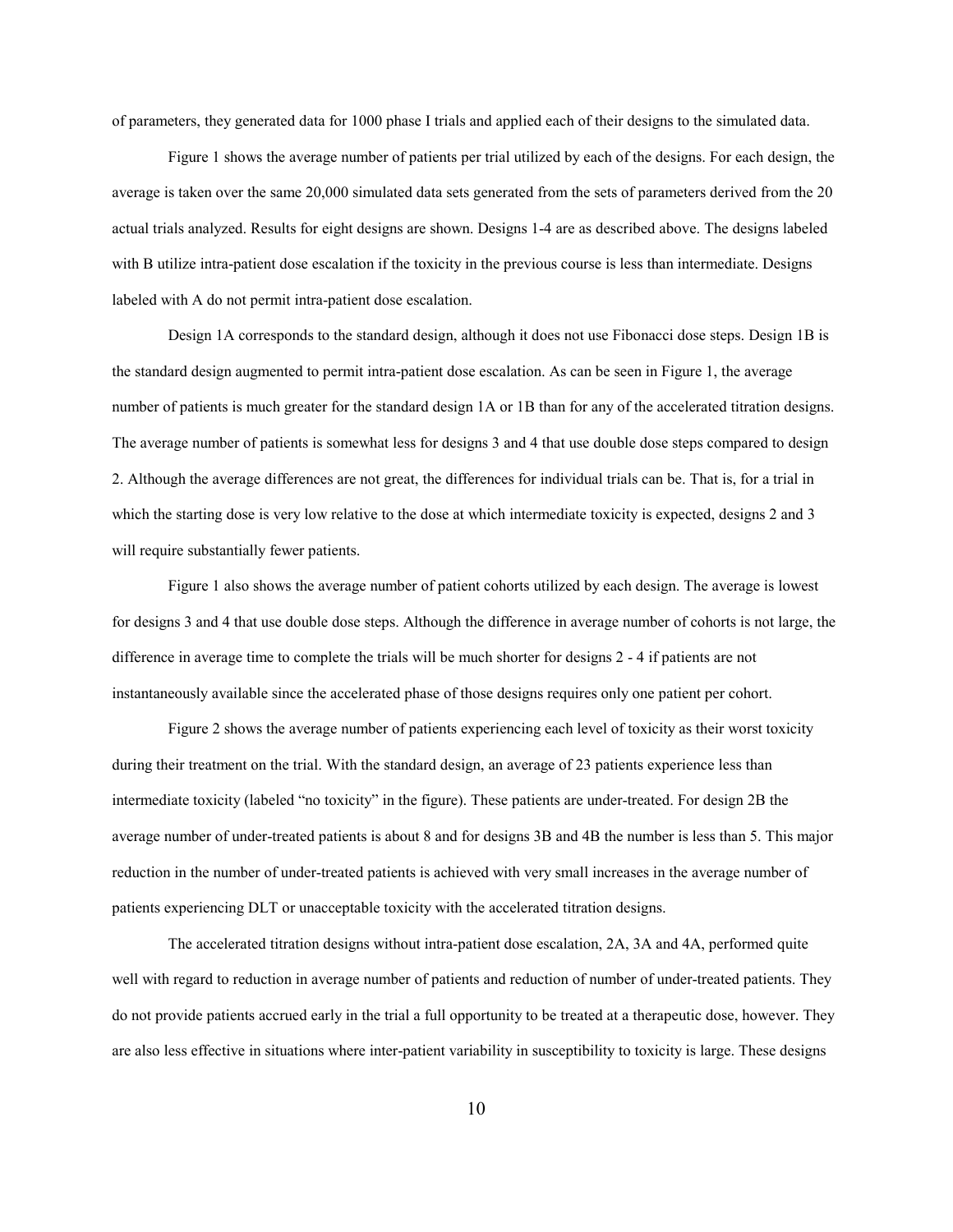may be attractive, however, when there is concern about cumulative toxicity. It is worth noting, in this regard, that analysis of the 20 phase I trials used for evaluation of these designs revealed no evidence of ill effect from intrapatient dose escalation and lead the investigators to conclude that "cumulative toxicity does not appear to be a valid reason to prohibit intra-patient dose escalation, as it occurs rarely"<sup>2</sup>.

Accelerated titration designs can dramatically reduce the number of patients accrued to a phase I trial. They can also substantially shorten the duration of the phase I trial. They provide much greater information than other designs with regard to cumulative toxicity, inter-patient variability and steepness of the dose-toxicity curve. They also provide all patients entered in the trial a maximum opportunity to be treated at a therapeutic dose.

# **Pharmacokinetically Guided Dose Escalation**

An entirely different approach to the problem of safely accelerating the dose in phase I studies was proposed by Collins et al. <sup>10</sup>. They presented a retrospective analysis of anti-cancer agents which demonstrated that, for the most part, toxicity was not a function of administered drug dosage, but, rather, was a function of AUC, the area (C x T) under the curve of plasma drug concentration (C) measured over time of exposure (T). Therefore, they proposed a "pharmacokinetically guided dose escalation" (PGDE) scheme that involved targeting the AUC associated with the mouse  $LD_{10}$  (rather than the MELD<sub>10</sub> itself).

# *Initial PGDE proposal of Collins et al. <sup>10</sup>*

The initial PGDE scheme of Collins et al. <sup>10</sup> involved escalating to an MTD by targeting a maximal tolerated AUC, and proceeded as follows:

- 1) Determine the mouse  $LD_{10}$ , and the associated mouse AUC, of the new agent
- 2) Treat the initial cohort of three patients at  $1/10$  MELD<sub>10</sub>, as is standard, and measure the average (human) AUC over this cohort of patients
- 3) Escalate the doses for subsequent cohorts of three patients according to the distance to the target AUC (that which is associated with the  $MELD_{10}$ , according to one of the following two rules:
	- i) First escalation step increases the initial dose by a factor equal to the square root of the ratio of the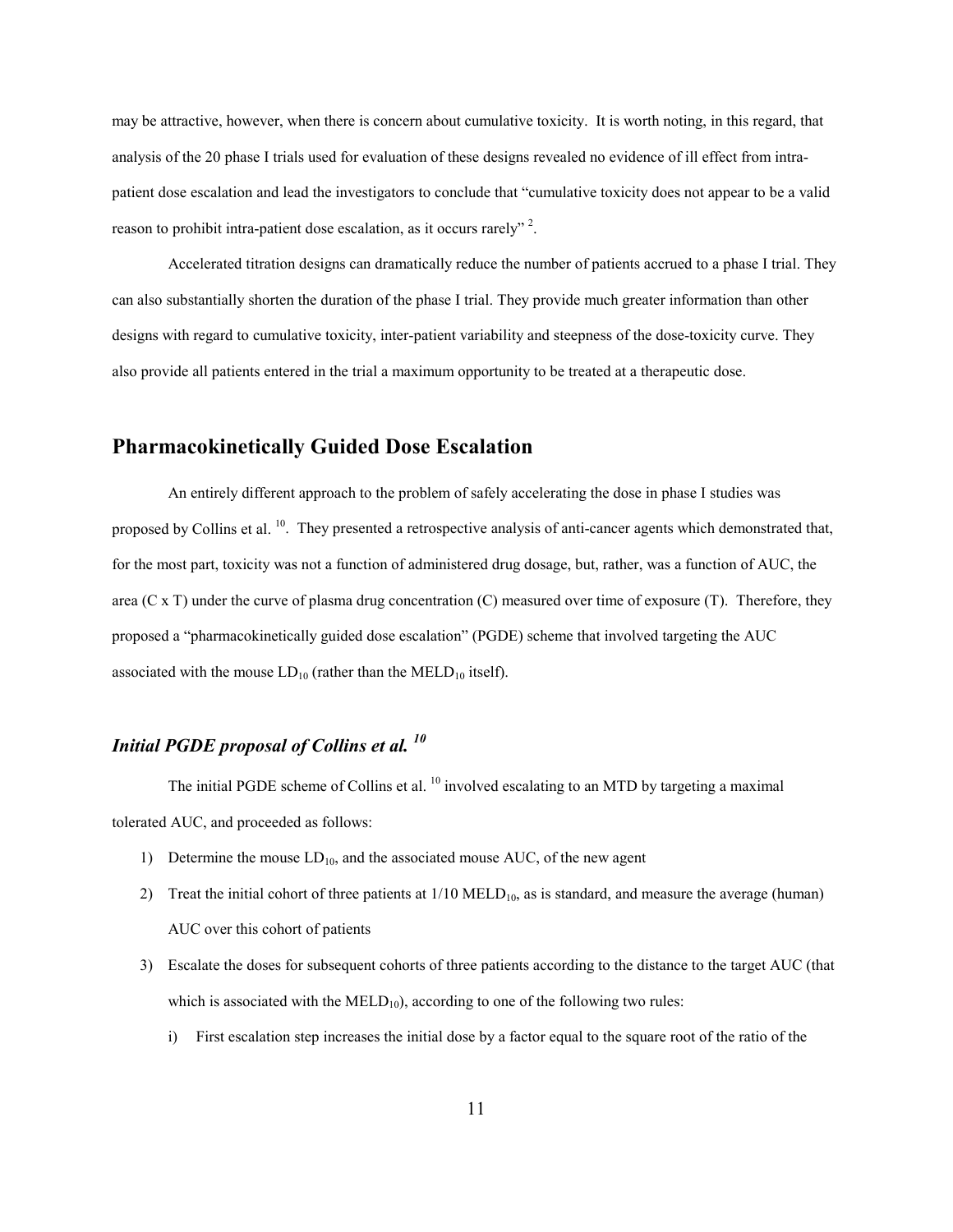target AUC to the AUC associated with the initial dose, and subsequent escalation steps follow the Fibonacci scheme

ii) Escalation steps are by a factor of two until the AUC is 40% of the target AUC, and subsequent escalation steps follow the Fibonacci scheme

Retrospective analyses by Collins et al. <sup>10</sup> indicated that the sample sizes of phase I trials could be reduced by 20% -50% by utilizing this pharmacokinetically guided dose escalation (PGDE) scheme.

The efficiency of PGDE relies on the assumption that drug toxicity is really a function of drug AUC, and that equivalent AUC for human and mouse will result in equivalent toxicity. Furthermore, the underlying assumption is that the mouse  $LD_{10}$  roughly equals the human MTD, both doses measured as a function of body surface area (in mg/m<sup>2</sup>) because, in general, the two doses yield roughly equivalent AUC levels for the two species. However, as noted by Collins et al. <sup>10</sup>, there are important exceptions to this rule. For example, the MTD of doxorubicin in humans is five-fold higher than the  $\text{MED}_{10}$  because the clearance rate of doxorubicin is much higher in man than in the mouse, leading to a much smaller AUC in man for the equivalent dose. This sort of situation leads to a striking advantage for PGDE, since the smaller than expected AUC for the first dose will result in escalation of the initial dose step(s). Other situations, also noted by Collins et al.  $^{10}$ , on the other hand, may lead to problems for PGDE. For some drugs, there is a drug concentration threshold for action and a necessary minimum exposure time above that threshold. For such drugs, the relation between mouse toxicity and human toxicity is complicated by the fact that, in general, the smaller species experiences a higher initial drug concentration and a shorter half-life <sup>15</sup>. Thus, if the threshold is high and the necessary exposure time short, the mouse may experience much more serious toxicity for equivalent AUC (or equivalent dose). Likewise, if the threshold is low and the necessary exposure time long, the human may experience much more serious toxicity. For other drugs, there is a marked difference between the two species in target cell sensitivity, again rendering mouse drug dose or AUC nonpredictive of the human MTD.

#### *Reception and status of PGDE*

The European Organization for Research and Treatment of Cancer (EORTC) published a generally positive review of PGDE <sup>13</sup>. However, the EORTC <sup>13</sup> also re-iterated the cautions given by Collins et al. <sup>10</sup>, and it added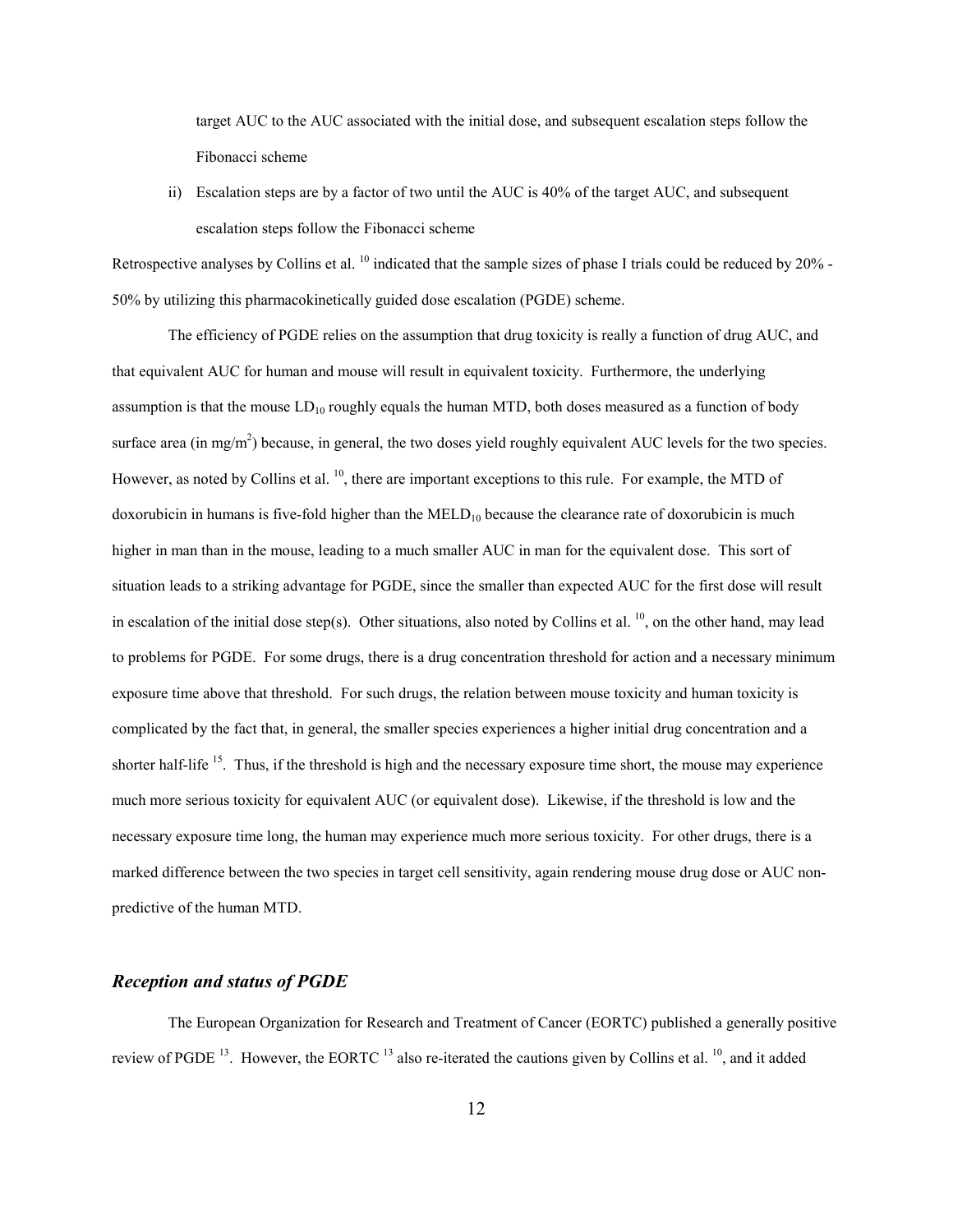some of its own, in particular, the following:

- 1) For pharmacokinetic measures to translate across species, the pre-clinical conditions (in particular, the route of administration) should match the anticipated clinical conditions
- 2) Metabolism of active (and toxic) agents in humans, but not in mice, may complicate the use of the AUC (for the drug alone) to predict toxicity across the species
- 3) The plasma drug concentration is really a surrogate measure for target tissue drug concentration, so if the relationship between the two is not equivalent for the two species, it may not be predictive of toxicity
- 4) Anti-metabolite toxicity is not well predicted by AUC (or by dose)

Despite the above cautions, the EORTC review <sup>13</sup> of PGDE was positive.

The EORTC review <sup>13</sup> concluded by noting that "the worldwide experience to date reveals no example in which the use of PGDE would introduce a greater risk to patients than the procedures currently employed. In many cases the new procedures would lead to a more efficient dose escalation." The EORTC re-iterated the initial Collins PGDE scheme and proposed that it be evaluated prospectively.

A later review by Collins et al. <sup>9</sup> reviewed the role of prospective application of PGDE concepts to eight consecutive NCI-sponsored trials. For three of the drugs, development was reported to be too far advanced for impact from the PGDE project. For two (merbarone and deoxyspergualin), pre-clinical data demonstrated that a continuous infusion schedule would reduce toxicity and allow use of a substantially higher initial phase I dose (for HMBA pre-clinical data also enabled a higher initial dose), which Collins et al.  $9$  claimed to be an extension of the PGDE concepts. For the remaining two (flavone acetic acid and pirozantrone), phase I dose escalation was accelerated according to the PGDE scheme. Collins et al. <sup>9</sup> also noted the use of a related concept, using AUC measurements to individually adapt patient dosage, in particular, in cases where there is wide variation in AUC among patients receiving the same dose. They noted the use of this "adaptive control" approach in the development of regimens for etoposide and HMBA.

As PGDE continued to be used, problems arose, some of which were successfully addressed, and some not. Gianni et al. <sup>16</sup> reported on the discovery, in the course of a phase I trial of I-Dox, that it metabolized, in the human but not in the mouse, to the active and toxic agent I-Doxol, which attained plasma concentrations 10-fold those of the original drug. PGDE was eventually utilized successfully in this trial, based on the combined AUC of I-Dox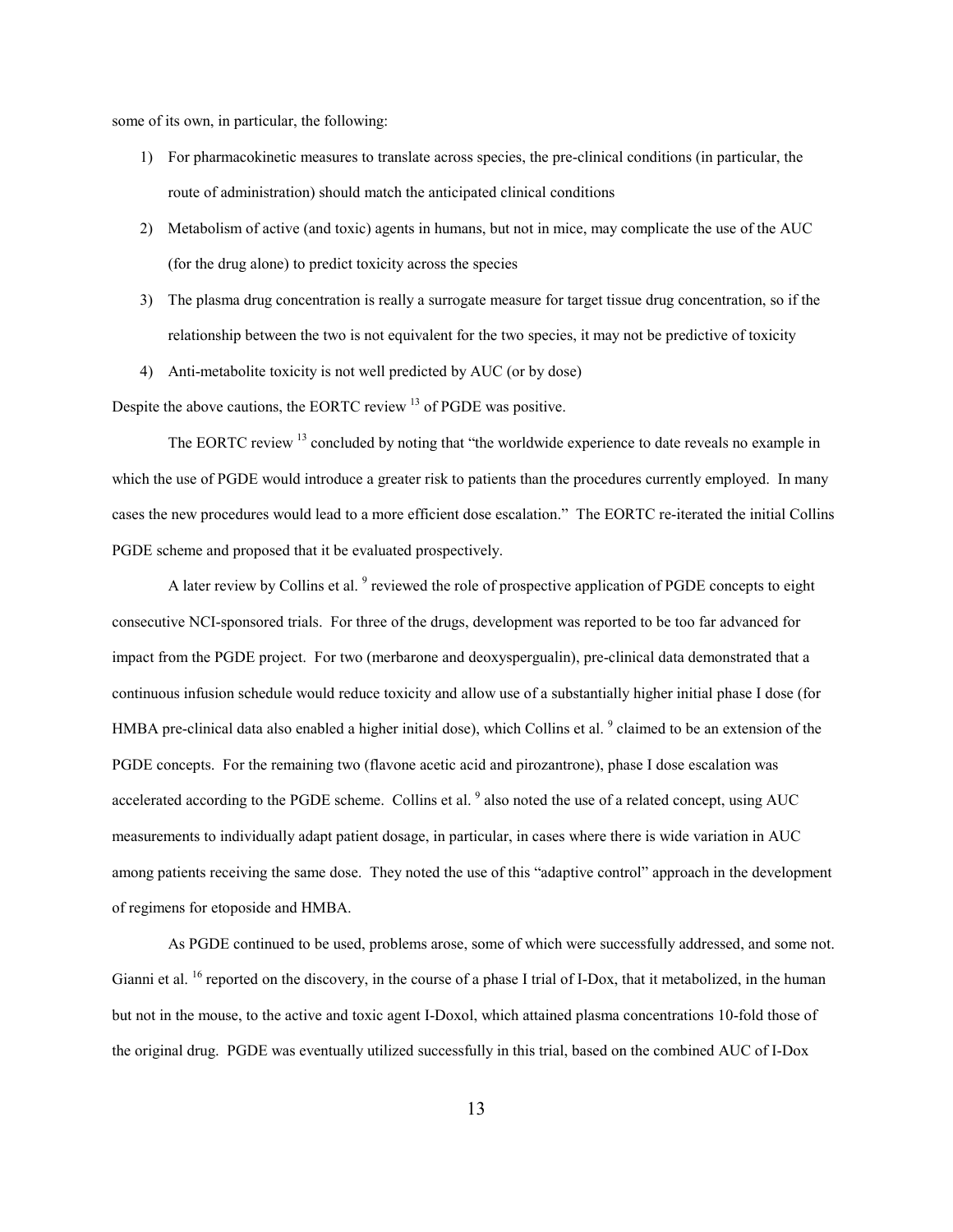plus I-Doxol, in the human, equated to the AUC of I-Dox in the mouse. Fuse et al. <sup>15</sup> argued that new agents can often be classified into one of two types. For type I drugs (including alkylating agents and some anti-tumor antibiotics), toxicity is a function of AUC, and therefore, PGDE can be advantageously used. For type II drugs (anti-metabolites and vinca alkaloids), toxicity is a function of exposure time, rather than AUC, and the use of PGDE is not possible.

Another situation which makes it impossible to use PGDE is the presence of large inter-patient variability in AUC, for the same administered dose. The advantage of using AUC, as opposed to dose, is based on the assumption that inter-species variation in AUC is high (in particular, between the mouse and the human), but intraspecies variation (for both mice and men) is low, so that equivalent doses will result in predictable AUC levels for the two species (although not equivalent). Conley et al.  $^{11}$  reported that for HMBA, it was found that the variability of AUC was very high among patients on the phase I trial receiving equivalent doses. In this case, the use of adaptive control was possible, since AUC, although variable, proved to be predictive of toxicity. On the other hand, for CI-941, Foster et al. <sup>14</sup> reported that not only was the AUC quite variable, but also AUC was no more predictive of toxicity than was administered dose. For this drug, neither PGDE nor adaptive control, based on individual AUC measures, would be useful.

Collins <sup>8</sup> sums up the present state of PGDE. Despite encouraging reports on its success in the United States, Europe, and Japan, investigators, in the end, find the requirement of real-time pharmacokinetic monitoring to be a drawback. Collins <sup>8</sup> concludes that although such pharmacokinetics could prove useful, because of this attitude "PGDE has failed to be widely accepted, and has generally faded from regular use." Similarly, Newell<sup>27</sup> noted that the common failure to collect pharmacodynamic data and data relating to biologic efficacy against the intended targets of new agents is seen as a serious failure by the pre-clinical investigators involved in drug development.

## **Phase I designs for non-toxic therapeutics**

Certain types of therapeutics are not expected to be toxic in the dose range used. Some molecularly targeted drugs and therapeutic vaccines are of this type. Conventional phase I designs are not suitable for such drugs because there is no interest in the maximum tolerated dose. Nevertheless, there may be uncertainty about the appropriate dose to use for clinical development. Resolving this uncertainty may not be possible, however, in the context of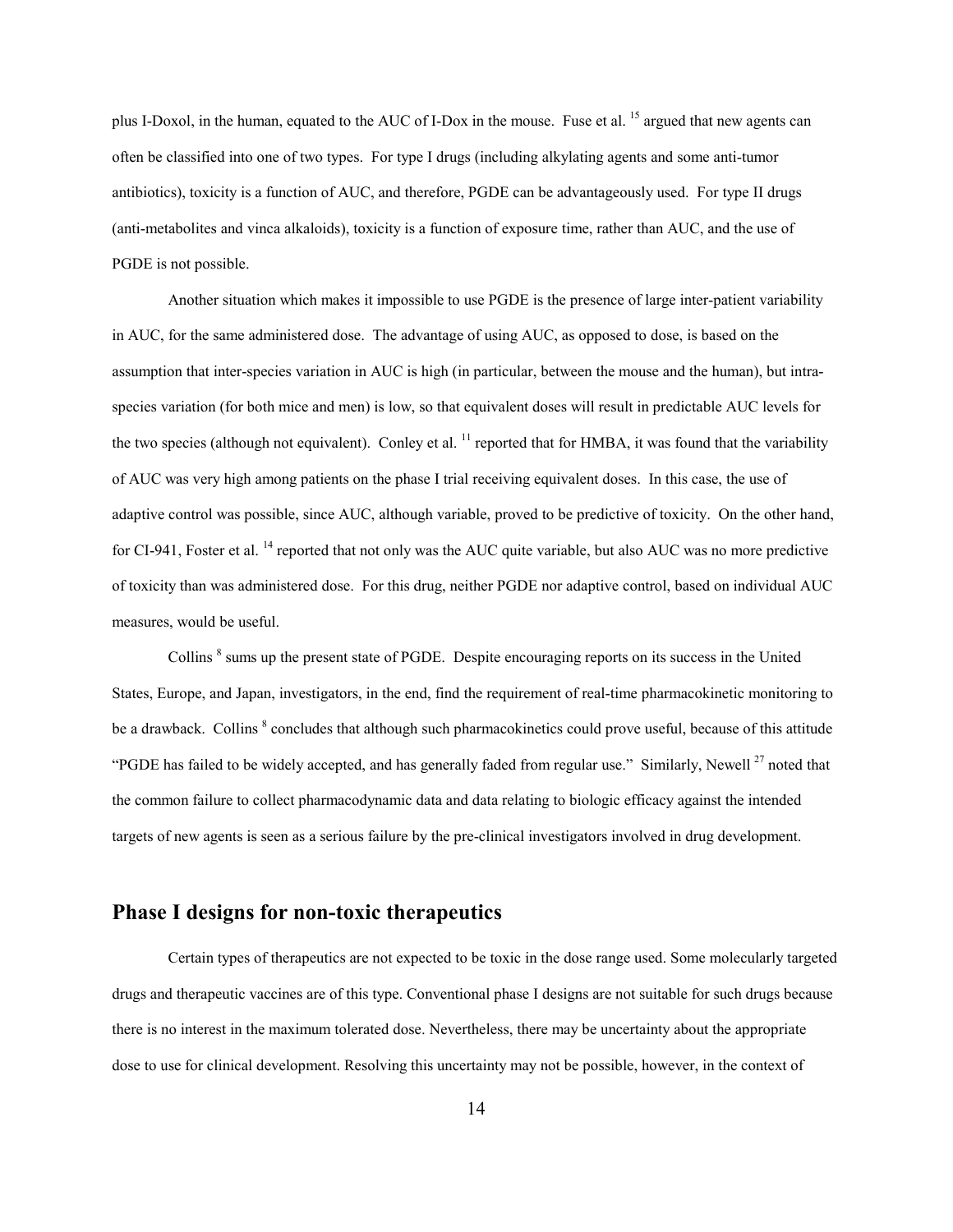small 3 - 6 patient per cohort studies used for cytotoxics  $2^{1,36}$ . Much larger studies may be required, depending on the specific objectives.

### *Pharmacokinetics designs*

A pharmacokinetics based design generally can be accomplished with a limited number of subjects. One determines a target serum concentration based on pre-clinical or ex-vivo studies. For molecularly targeted drugs, the target concentration is chosen to maximally inhibit the target. The phase I trial then includes *n* patients for each of several dose levels. The serum concentration of the active metabolite is measured and the dose chosen that best achieves the target concentration. The target concentration is often a steady state level or a concentration integrated over time (CxT). In some cases the target concentration may be determined based on ex-vivo studies using tissue obtained from subjects on the trial but prior to treatment.

The sample size *n* may be derived in the following manner. Suppose one wishes to estimate the mean concentration associated with each dose so that the estimate is within  $100\gamma$ % of the true mean with high confidence 1 -  $\alpha$ . If the serum concentration measurements are normally distributed with constant coefficient of variation  $(cv)$ and if the coefficient of variation is known, then the required sample size is:

$$
n = (z_{1-\alpha/2} c v / \gamma)^2 \tag{3}
$$

where  $z_{1-\alpha/2}$  is the 100(1 -  $\alpha/2$ )'nd percentile of the standard normal distribution. A confidence level of 90% corresponds to the *z* value of 1.645. If the coefficient of variation is 0.5 and we want to be within 25% of the mean ( $\gamma$ = 0.25), then we obtain  $\boldsymbol{n}$  = 11 patients per dose level. If the accuracy of the assay is greater and there is little inter-patient variability in pharmacokinetics, then we might have a smaller coefficient of variability. If  $c\mathbf{v} = 0.25$ , then with the other parameters the same as above, the formula indicates that only 3 patients per dose level are required. Formula (3) is actually an under-estimate of the number of patients required in most circumstances because it assumes that the coefficient of variation is known and does not account for the variability in estimation of the *cv* from the data. In general the  $z_1$ - $\alpha$ <sub>2</sub> term should be replaced by the corresponding percentile of the *t* distribution with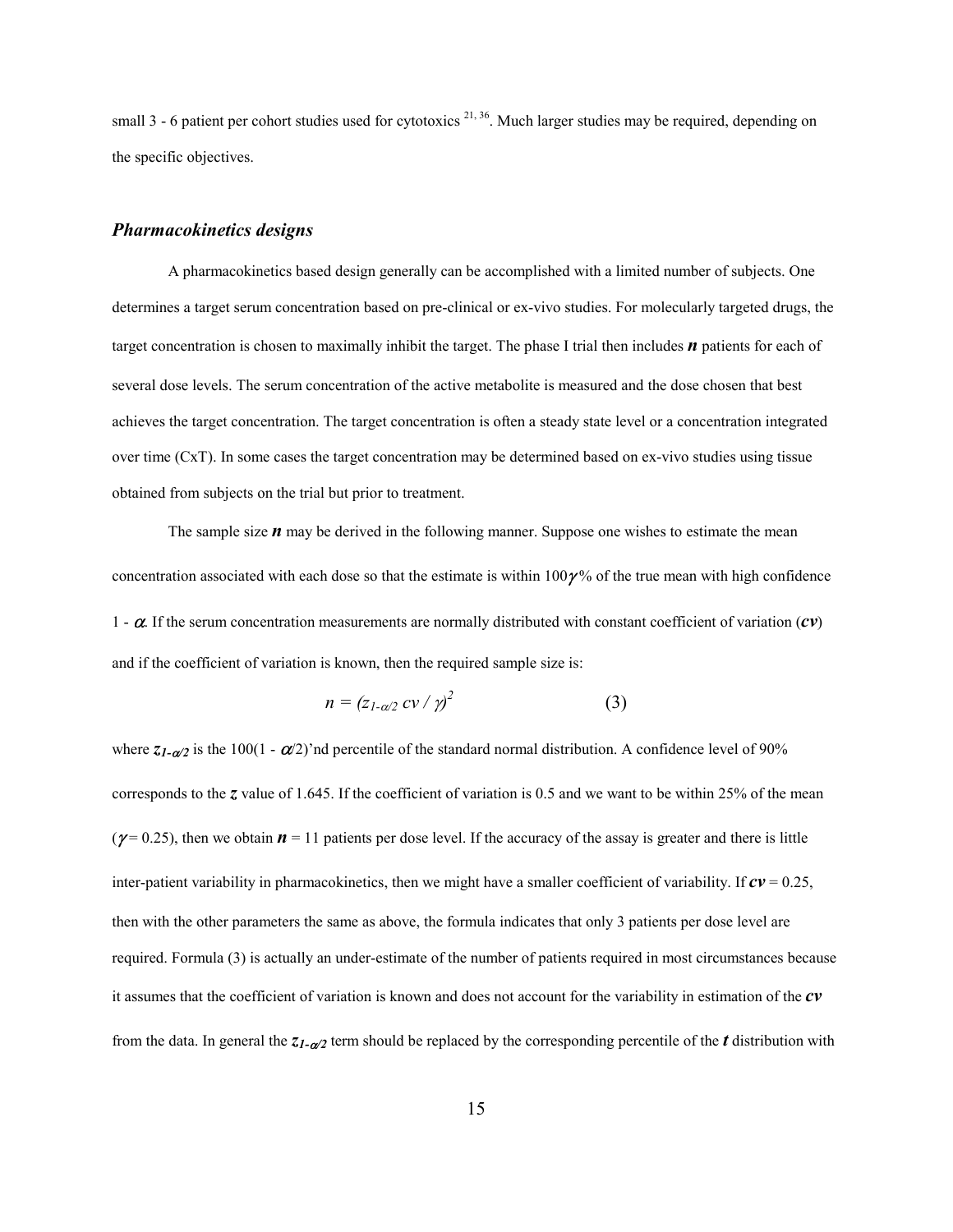degrees of freedom equal to the (*n* - 1) times the number of dose levels to be studied.

For some clinical trials, even a reasonable estimate of the coefficient of variation may not be known in advance. In such a case the *cv* should probably be estimated based on an initial cohort of patients treated at a fixed dose. After estimating the *cv*, the sample size per cohort can be determined from equation (3) for use with the subsequent patients. Since toxicity is not expected, it is best to randomize subsequent patients among the dose levels to be studied.

### *Minimal biologically active dose*

One may define biological activity based on inhibition of a molecular target, or based on an immunogenic response, and attempt to identify the smallest dose that is biologically active. Table 3 shows the probability of no biological response in *n* patients as a function of the true response probability. If one wants a dose at which the response probability is at least 30%, then after observing no responses in 7 patients it would be appropriate to escalate to the next dose level. Simon's optimal two-stage phase II designs can also be used to distinguish a response probability of some uninteresting level  $p_0$  (e.g. 0.05) from a promising level  $p_1$  (e.g. 0.30) <sup>34</sup>. Unless  $p_1$  is much greater than  $p_0$ , however, the required number of patients will be much larger than for cytotoxic phase I trials (see Table 4).

Korn et al. <sup>21</sup> defined a sequential procedure for finding a biologically active dose, although not necessarily the minimal active dose. During an initial accelerated phase they treat one patient per dose level until a biological response is seen. After the first response is seen, they treat cohorts of 3 - 6 patients per dose level. With 0 - 1 biological responses among the 3 patients at a dose level, they escalate to the next level for the next cohort of patients. With 2 or 3 responses out of the 3 patients, they expand the cohort to a total of 6 patients. With 5 or 6 biological responses out of the 6 patients, they declare that dose level to be the biologically active level and terminate the trial. With fewer than 5 biological responses out of the 6 patients, a new cohort of 3 patients is accrued at the next higher dose level, etc. Korn et al. <sup>21</sup> describe some of the statistical properties of this sequential design.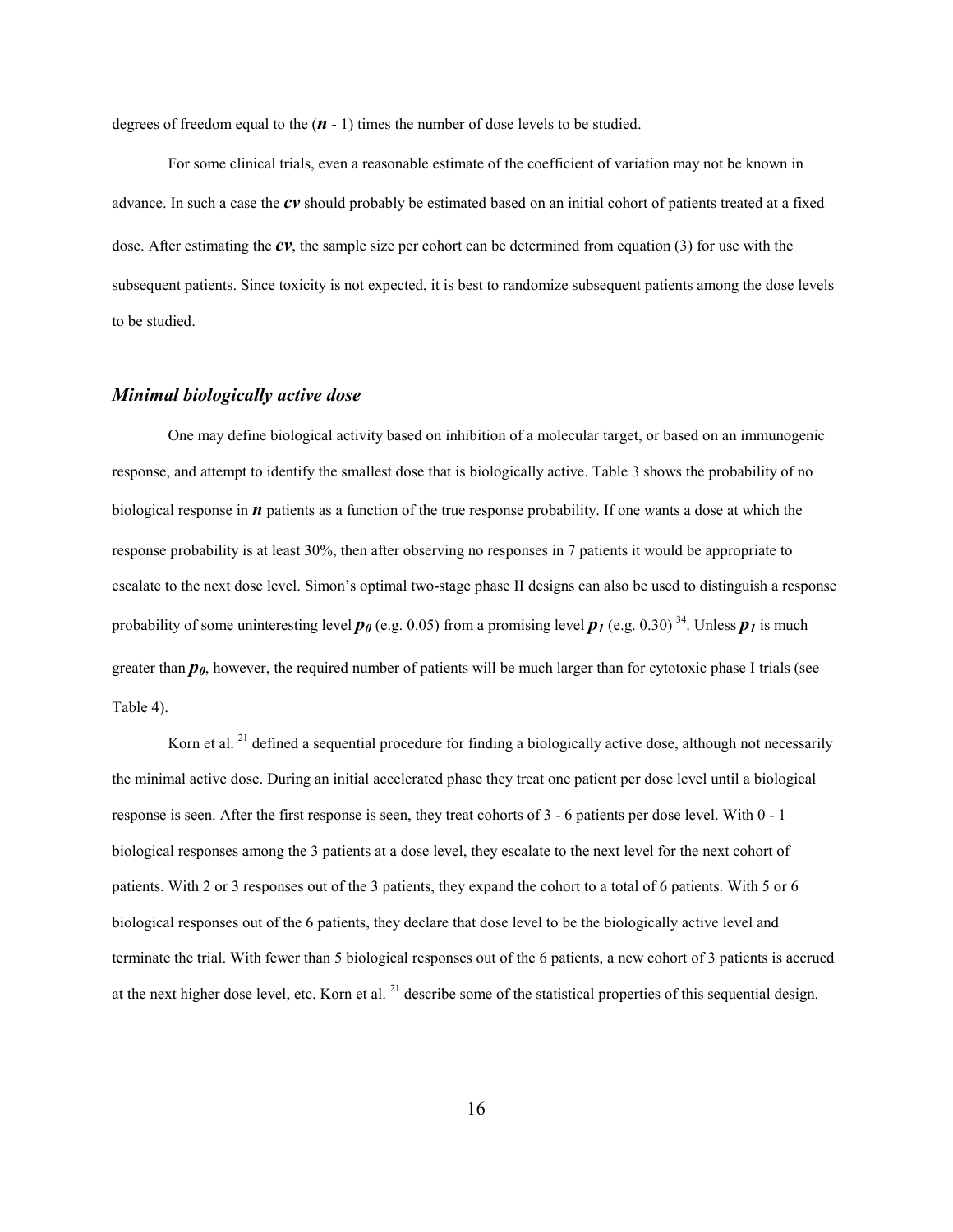### *Determining the presence of a dose-response relationship and characterizing the relationship*

Trying to determine whether there is a relationship between dose and biological response involves comparing response rates or response distributions for patients at different dose levels. Such trials, if designed properly, require larger sample sizes. For example, suppose that biological response is binary and one wishes to plan a study of two dose levels and test whether the biological response rates differ at the two levels. If the true response probabilities at the two dose levels are 50% and 90%, then 20 patients treated at each dose level are required for a one-sided statistical significance of 0.10 and a statistical power of 0.90 $^{21}$ . Larger sample sizes are required to detect smaller differences. Using more than two dose levels allows one to treat somewhat fewer patients at each dose level, but the total number of patients required to detect a dose-response relationship will actually be much larger than if only two dose levels are tested. This is because the two most extreme dose groups are the most informative for detecting a dose-response relationship.

Trying to characterize the shape of the dose-biological response relationship or finding an optimum biologic dose (OBD) is even a more ambitious objective than a two dose comparison of biological response rates. It is rarely practical in a phase I study unless there is an accurate quantitative assay of biological response with little intra-patient or inter-patient variability in assay results.

Trials utilizing biological response endpoints are also complicated by issues of assay adequacy and access to biological tissues. Because of the difficulties of accessing tumor tissue, some studies have used normal tissue in which the molecular target is highly expressed  $^1$ . Thus, one strategy for phase I study of molecularly targeted drugs is to compare dose levels with regard to biological response in accessable normal tissue using an optimized highly reproducible assay. The use of normal tissue may serve to reduce inter-patient variability.

If use of normal tissue for assessing biological response is not acceptable or if a highly reproducible assay is not available, trying to characterize an OBD is probably not feasible. In such cases it would probably be better to optimize the dose level utilizing clinical response as the endpoint. It would probably take more patients and more time to characterize the OBD than to compare dose levels with regard to clinical response. Such studies can either use tumor shrinkage or time to progressive disease as the clinical endpoint. The studies are best conducted as randomized trials but the type I error level  $\alpha$  need not be set stringently at the conventional 5% level. Several authors such as Budde and Bauer<sup>4</sup> and Chen and Simon<sup>6</sup> have developed designs that can be used for clinical trials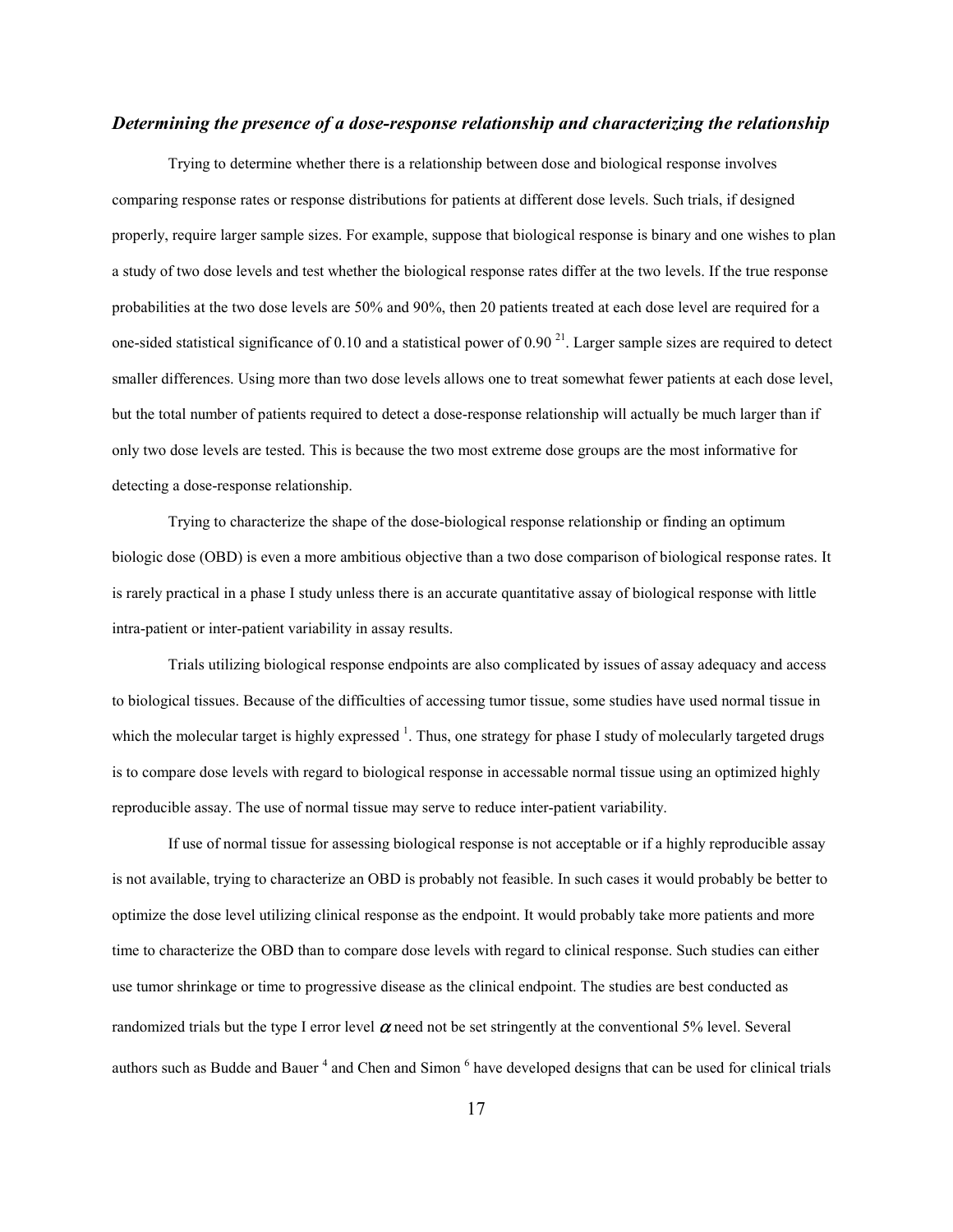with dose-response objectives.

## **Further considerations**

Several other alternative phase I designs have been proposed for special situations. For drugs with variable dose effect based on a patient baseline characteristic (initial white blood count, in particular), Mick and Ratain<sup>26</sup> suggested using a dose-toxicity model, incorporating this additional variable, to define both the MTD and the doseescalation schema. For phase I studies of drug combinations, Korn and Simon  $^{22}$  point out that there may be a wide variety of combined MTD's, involving different drug proportions. They provide guidance in arriving at a favorable combination, from a dose-intensity perspective, as well in designing the combined dose-escalation schema.

Phase I studies in children are generally performed after an adult MTD has been established, and doseescalation begins at 80% of the adult dose, to minimize under-treatment <sup>37</sup>. In the past, phase I studies have routinely excluded elderly patients due to the assumption that they are inherently more susceptible to toxicity. Cascinu et al.<sup>5</sup> review the results of a comparison of toxicity seen in 120 elderly patients, compared with that seen in 120 non-elderly patients with similar clinical features and receiving the same chemotherapeutic regimens. They report that the chemotherapeutic regimens, for both groups, yield similar benefits and similar toxicities. They conclude that chronologic age is a weak predictor of either toxicity or failure to respond.

Except for phase I studies of non-toxic therapeutics, which we have discussed at length, there is usually little attempt to assess the efficacy of the therapy in the phase I trial. Sometimes the MTD cohort is expanded to approximately 10 patients, to further assess toxicity. In these cases, care should be taken to not over-interpret any responses seen, or, more importantly, lack of response. Phase II trials of efficacy are significantly larger than 10 patients, and still give only crude indications of response rate. Moreover, 10 patients without response is generally insufficient evidence upon which to reject the potential efficacy of an agent. Most importantly, the patient population of phase I trials is generally not as favorable as that of phase II trials with respect to the likelihood of seeing tumor response.

The last decade has witnessed a dramatic change in the design and practice of phase I trials. A study of the phase I trials conducted at M.D. Anderson Cancer Center between 1991 and 1993<sup>38</sup> concluded that all used standard designs, with 23% of the patients treated at less than 50% of the determined MTD. In contrast, all participants in a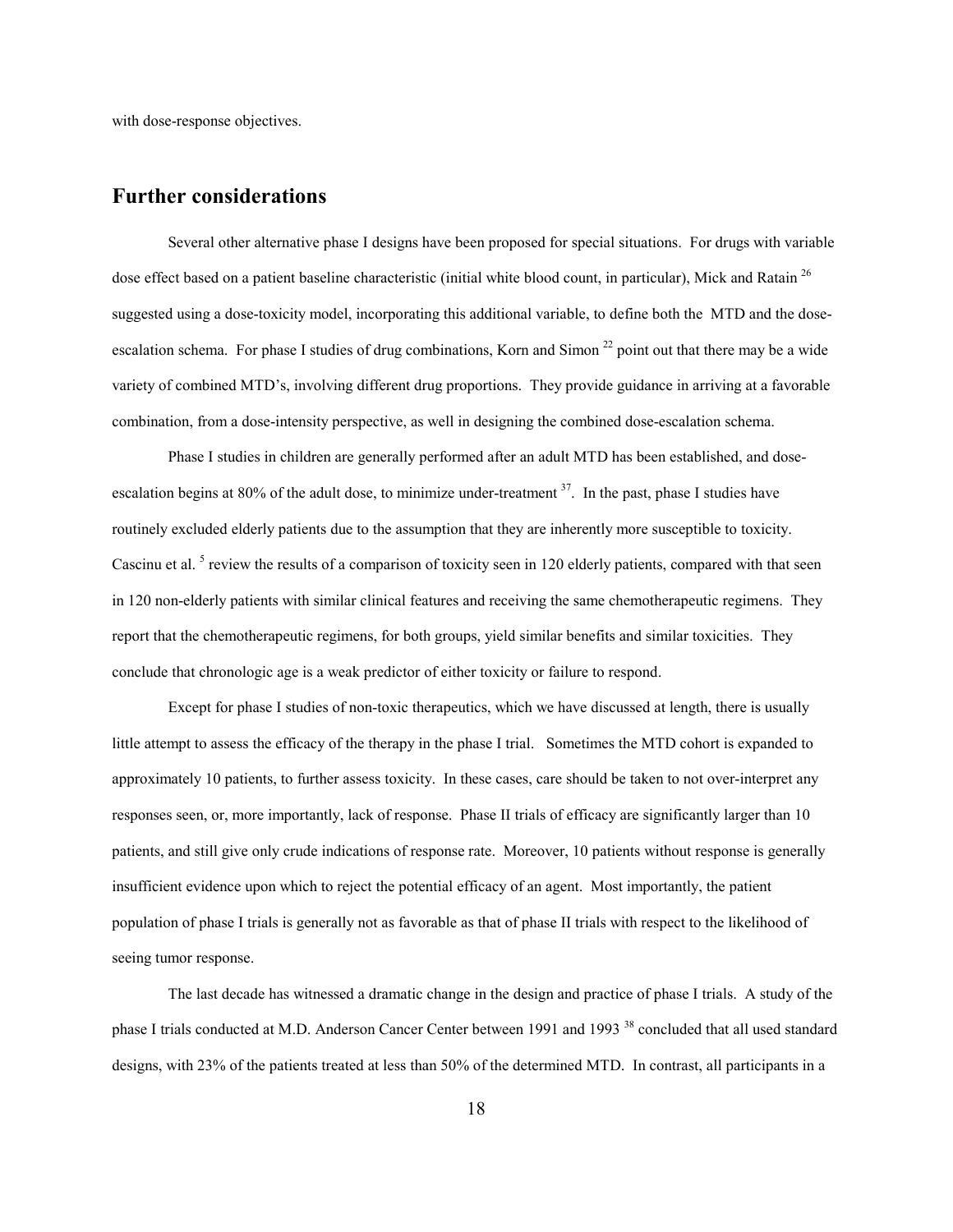1998 colloquium on new phase I designs 12 agreed that they no longer used standard phase I designs routinely, that dose escalation with one-patient cohorts in the initial stages of phase I trials had become frequent and was apparently safe, and that all of the commonly used newer methods are generally preferable to the standard phase I design.

## **Bibliography**

- 1. Albanell J, Rojo F, Averbuch S, et al.: Pharmacodynamic studies of the epidermal growth factor receptor inhibitor ZD1839 in skin from cancer patients: histopathologic and molecular consequences of receptor inhibition. Journal of Clinical Oncology 20:110, 2002
- 2. Arbuck SG: Workshop on phase I study design—Ninth NCI/EORTC New Drug Development Symposium. Annals of Oncology 7:567, 1996
- 3. Babb J, Rogatko A and Zacks S: Cancer phase I clinical trials: Efficient Dose Escalation with Overdose Control. Statistics in Medicine 17:1103, 1998
- 4. Budde M and Bauer P: Multiple test procedures in clinical dose finding studies. Journal of the American Statistical Association 84:792, 1989
- 5. Cascinu S, Del Ferro E and Catalano G: Toxicity and therapeutic response to chemotherapy in patients aged 70 years or older with advanced cancer. American Journal of Clinical Oncology 19:371, 1996
- 6. Chen TT and Simon R: A multiple decision procedure in clinical trials. Statistics in Medicine 13:431, 1994
- 7. Chou TC and Talalay P: Generalized equations for the analysis of inhibitions of Michaelis-Menten and higher-order kinetic systems with two or more mutually exclusive and nonexclusive inhibitors. European Journal of Biochemistry 115:207, 1981
- 8. Collins JM: Innovations in phase I trial design: Where do we go next? Clinical Cancer Research 6: 3801, 2000
- 9. Collins JM, Grieshaber CK and Chabner BA: Pharmacologically guided phase I clinical trials based upon preclinical drug development. Journal of the National Cancer Institute 82:132, 1990
- 10. Collins JM, Zaharko DS, Dedrick RL, et al.: Potential roles for preclinical pharmacology in phase I clinical trials. Cancer Treatment Reports 70:73, 1986
- 11. Conley BA, Forrest A, Egorin MJ, et al.: Phase I trial using Adaptive Control dosing of hexamethylene bisacetamide. Cancer Research 49:3436, 1989
- 12. Eisenhauer EA, O'Dwyer PJ, Christian M, et al.: Phase I clinical trial design in cancer drug development. Journal of Clinical Oncology 18:684, 2000
- 13. EORTC Pharmacokinetics and Metabolism Group: Pharmacokinetically guided dose escalation in phase I clinical trials: Commentary and proposed guidelines. European Journal of Clinical Oncology 23:1083, 1987
- 14. Foster BJ, Newell DR, Graham MA, et al.: Phase I trial of the anthrapyrazole CI-941: Prospective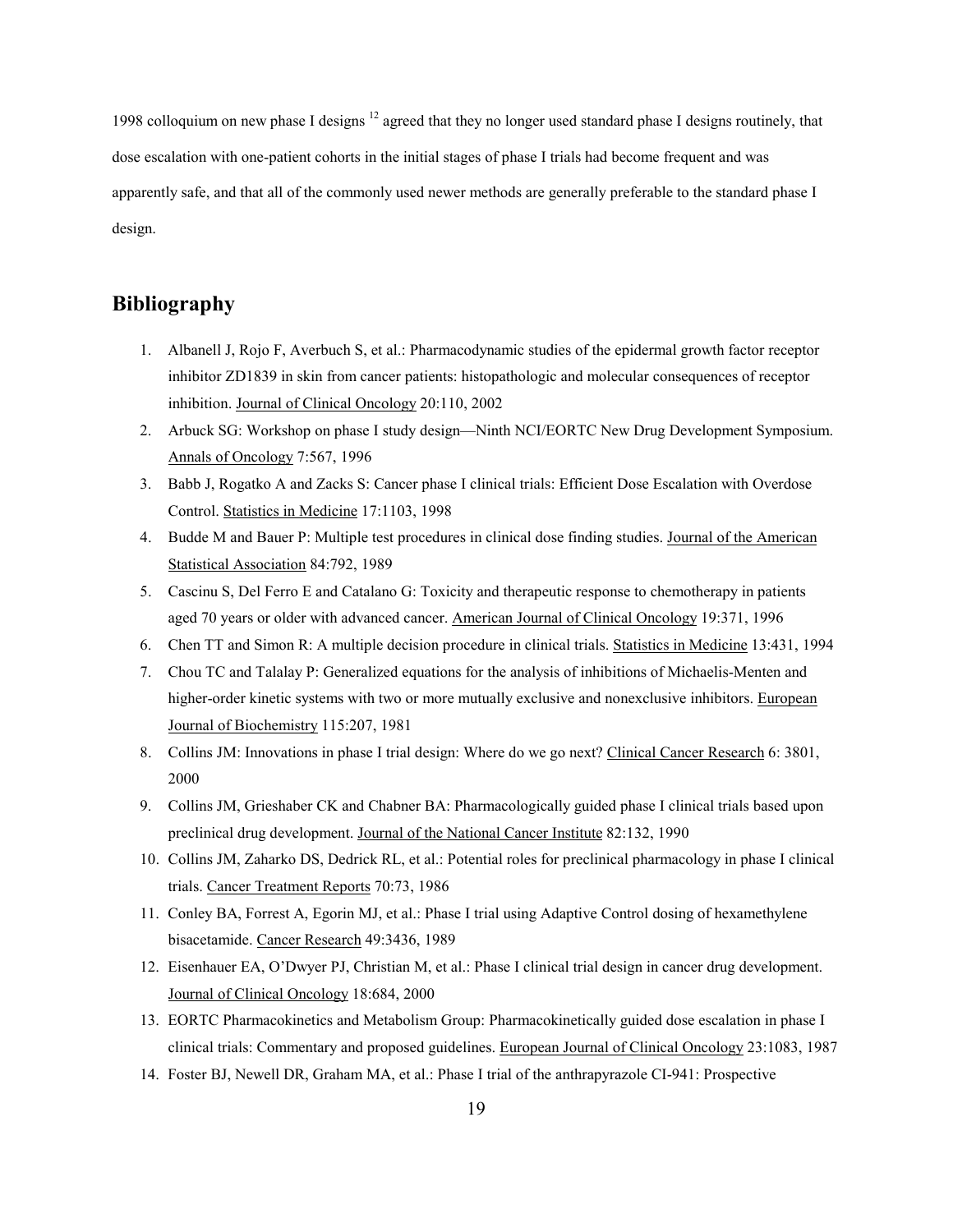evaluation of a pharmacokinetically guided dose-escalation. European Journal of Cancer 28:463, 1992

- 15. Fuse E, Kobayashi T, Inaba M, et al.: Prediction of the maximal tolerated dose (MTD) and therapeutic effect of anticancer drugs in humans: Integration of pharmacokinetics with pharmacodynamics and toxicodynamics. Cancer Treatment Reviews 21:133, 1995
- 16. Gianni L, Vigano L, Surbone A, et al.: Pharmacology and clinical toxicity of 4'-Iodo-4'-deoxydoxorubicin: An example of successful application of pharmacokinetics to dose escalation in phase I trials. Journal of the National Cancer Institute 82:469, 1990
- 17. Goodman SN, Zahurak ML and Piantadosi S: Some practical improvements in the continual reassessment method for phase I studies. Statistics in Medicine 14:1149, 1995
- 18. Grieshaber CK and Marsoni S: The relation of preclinical toxicology to findings in early clinical trials. Cancer Treatment Reports 70:65, 1986
- 19. Korn EL, Arbuck SG, Pluda JM, et al.: Clinical trial designs for cytostatic agents: Are new approaches needed? Journal of Clinical Oncology 19:265, 2001
- 20. Korn EL, Midthune D, Chen TT, et al.: A comparison of two phase I trial designs, Statistics in Medicine 13:1799, 1994
- 21. Korn EL, Rubinstein LV, Hunsberger SA, et al.: Clinical trial designs for cytostatic agents and agents directed at novel molecular targets. *In* Buolamwini JK and Adjei AA (eds.) Novel Anticancer Drug Protocols (Methods in Molecular Medicine Series)**,** Humana Press, in press 2003
- 22. Korn EL and Simon R: Using the tolerable-dose diagram in the design of phase I combination chemotherapy trials. Journal of Clinical Oncology 8:374, 1990
- 23. Leventhal BG and Wittes RE: Research Methods in Clinical Oncology, New York, Raven Press, 1988
- 24. Lindley DV: Bayesian inference *In* Kotz S and Johnson NL (eds): Encyclopedia of Statistical Sciences, Volume 1, New York, John Wiley & Sons, p 197, 1982
- 25. Mahmood I and Balian JD: The pharmacokinetic principles behind scaling from preclinical results to phase I protocols. Clinical Pharmacokinetics 36:1, 1999
- 26. Mick R and Ratain MJ: Model-guided determination of maximum tolerated dose in phase I clinical trials: evidence for increased precision. Journal of the National Cancer Institute 85:217, 1993
- 27. Newell DR: Pharmacologically based phase I trials in cancer chemotherapy. Hematology/Oncology Clinics of North America 8:257, 1994
- 28. O'Quigley J: Estimating the probability of toxicity at the recommended dose following a phase I clinical trial in cancer. Biometrics 48:853, 1992
- 29. O'Quigley J and Chevret S: Methods for dose finding studies in cancer clinical trials: A review and results of a Monte Carlo study. Statistics in Medicine 10:1647, 1991
- 30. O'Quigley J, Pepe M and Fisher L: Continual reassessment method: a practical design for phase I clinical trials in cancer. Biometrics 46:33, 1990
- 31. Potter DM: Adaptive dose finding for phase I clinical trials of drugs used for chemotherapy of cancer.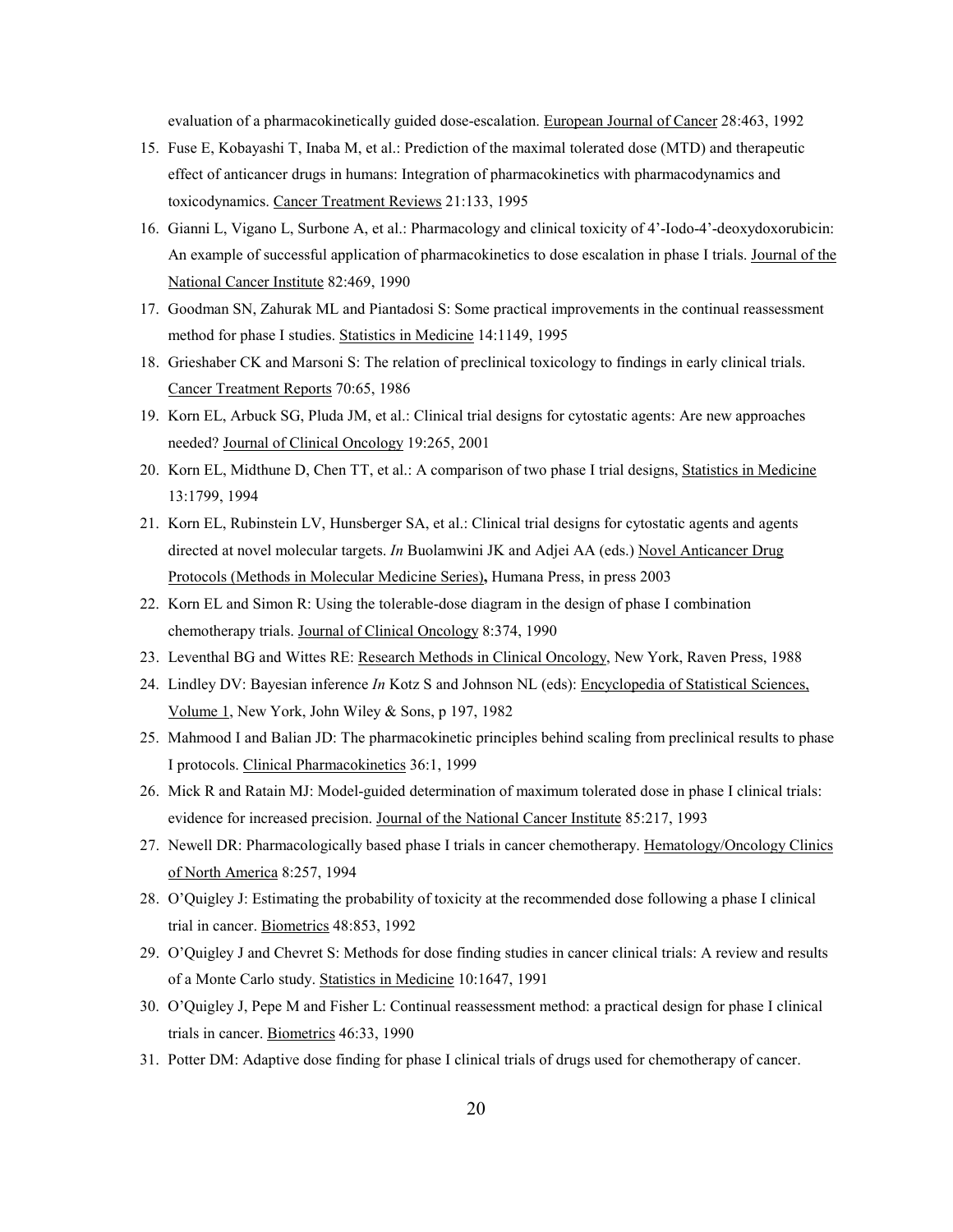Statistics in Medicine 21:1805, 2002

- 32. Schneiderman MA: Mouse to man: statistical problems in bringing a drug to clinical trial. Proceedings of the Fifth Berkeley Symposium on Mathematical Statistics and Probability, Berkeley, University of California Press, p 855, 1967
- 33. Sheiner LB, Beal SL, and Sambol NC: Study designs for dose ranging. Clinical Pharmacology and Therapeutics 46:63, 1989
- 34. Simon R: Optimal two-stage designs for phase II clinical trials. Controlled Clinical Trials 10:1,1989
- 35. Simon RM, Freidlin B, Rubinstein LV, et al.: Accelerated titration designs for phase I clinical trials in oncology. Journal of the National Cancer Institute 89:1138, 1997
- 36. Simon RM, Steinberg SM, Hamilton M, et al.: Clinical trial designs for the early clinical development of therapeutic vaccines. Journal of Clinical Oncology 19:1848, 2001
- 37. Smith M, Bernstein M, Bleyer WA, et al.: Conduct of phase I trials in children with cancer. Journal of Clinical Oncology 16:966, 1998
- 38. Smith TL, Lee JJ, Kantarjian HM, et al.: Design and results of phase I cancer clinical trials: Three-year experience at M.D. Anderson Cancer Center. Journal of Clinical Oncology 14:287, 1996
- 39. Storer BE: Design and analysis of phase I clinical trials. Biometrics 45:925, 1989
- 40. Therasse P, Arbuck SG, Eisenhauer EA, et al.: New guidelines to evaluate the response to treatment in solid tumors (RECIST guidelines), Journal of the National Cancer Institute, 92:205, 2000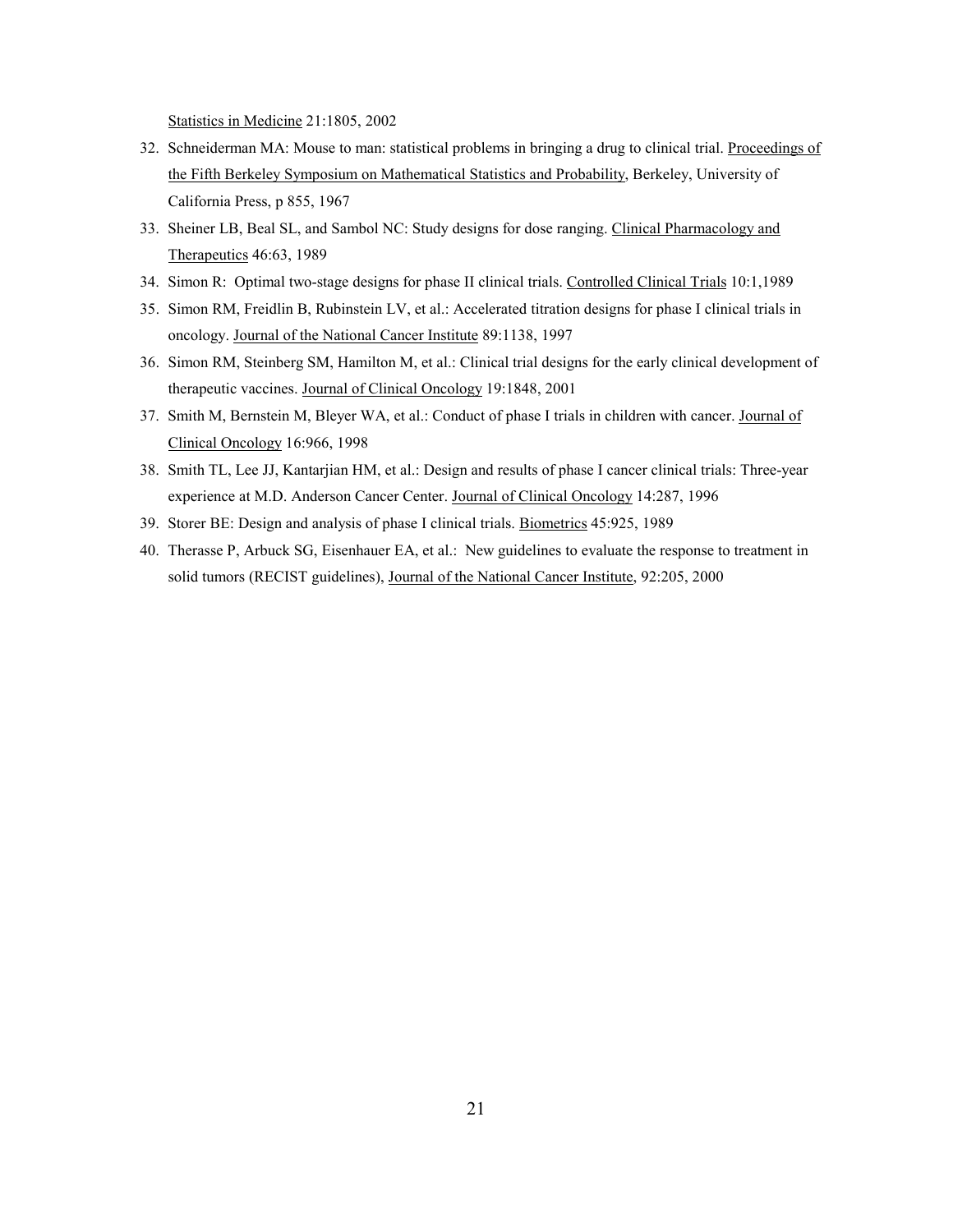| <i>Outcome:</i> # $DLT$ / # Pts | <b>Action:</b> Escalate, suspend, or halt dose escalation                             |
|---------------------------------|---------------------------------------------------------------------------------------|
| 0 DLT out of 3 patients         | Escalate dose for next cohort of 3 patients                                           |
| 1 DLT out of 3 patients         | Treat next cohort of 3 patients at the same dose                                      |
| $\geq$ DLT out of 3 patients    | Halt dose escalation: treat total of 6 patients at previous<br>dose to determine MTD* |
| 1 DLT out of 6 patients         | Escalate dose for next cohort of 3 patients                                           |
| $\geq$ DLT out of 6 patients    | Halt dose escalation: treat total of 6 patients at previous<br>dose to determine MTD* |

**Table 1: Dose Escalation Rules for the Standard Phase I Trial** 

\*MTD--the highest dose for which no more than 1 of the 6 treated patients exhibits DLT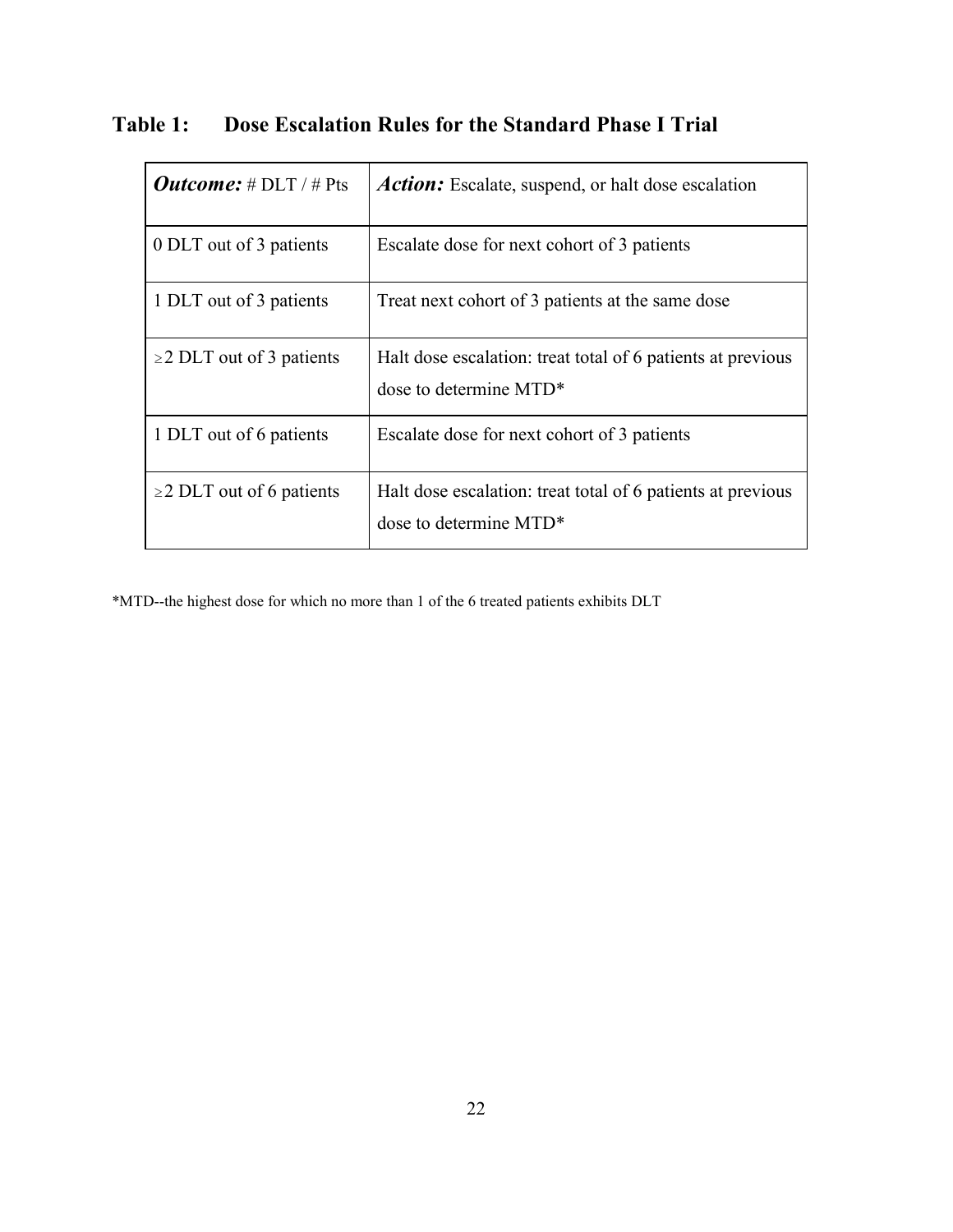# **Table 2: Probabilities of Halting or Continuing Dose Escalation for Various Probabilities of DLT Associated with the Dose Level, for the Standard Phase I Design**

| True probability of DLT for dose level                                                                         | .05 | $\cdot$ 1 | $\cdot$ 2 | $\cdot$ 3 | $.4\,$            | .5  | .6  |     |
|----------------------------------------------------------------------------------------------------------------|-----|-----------|-----------|-----------|-------------------|-----|-----|-----|
| Probability of halting dose escalation after<br>accruing either 3 or 6 patients ( $\geq$ 2 DLT) <sup>(1)</sup> | .03 | .09       | .29       | .51       | .69               | .83 | .92 | .97 |
| Probability of continuing escalation after<br>only 3 patients (0 DLT) <sup>(2)</sup>                           | .86 | .73       | .51       | .34       | .22               | .13 | .06 |     |
| Probability of halting escalation after only<br>3 patients ( $\geq$ 2 DLT) <sup>(2)</sup>                      | .01 | .03       |           |           | $.10$ $.22$ $.35$ | .50 |     |     |

- (1) This row gives probabilities of halting dose escalation, at a given dose, if the true probability of DLT for that dose level is as indicated.
- (2) These rows gives probabilities of continuing or halting dose escalation after accruing only 3 patients, at a given dose, if the true probability of DLT for that dose level is as indicated. We see that, in all cases, the cohort will be limited to 3 patients with at least 50% probability, and for the more extreme DLT probabilities (.05 or .7), the cohort will be expanded to 6 patients with less than 20% probability.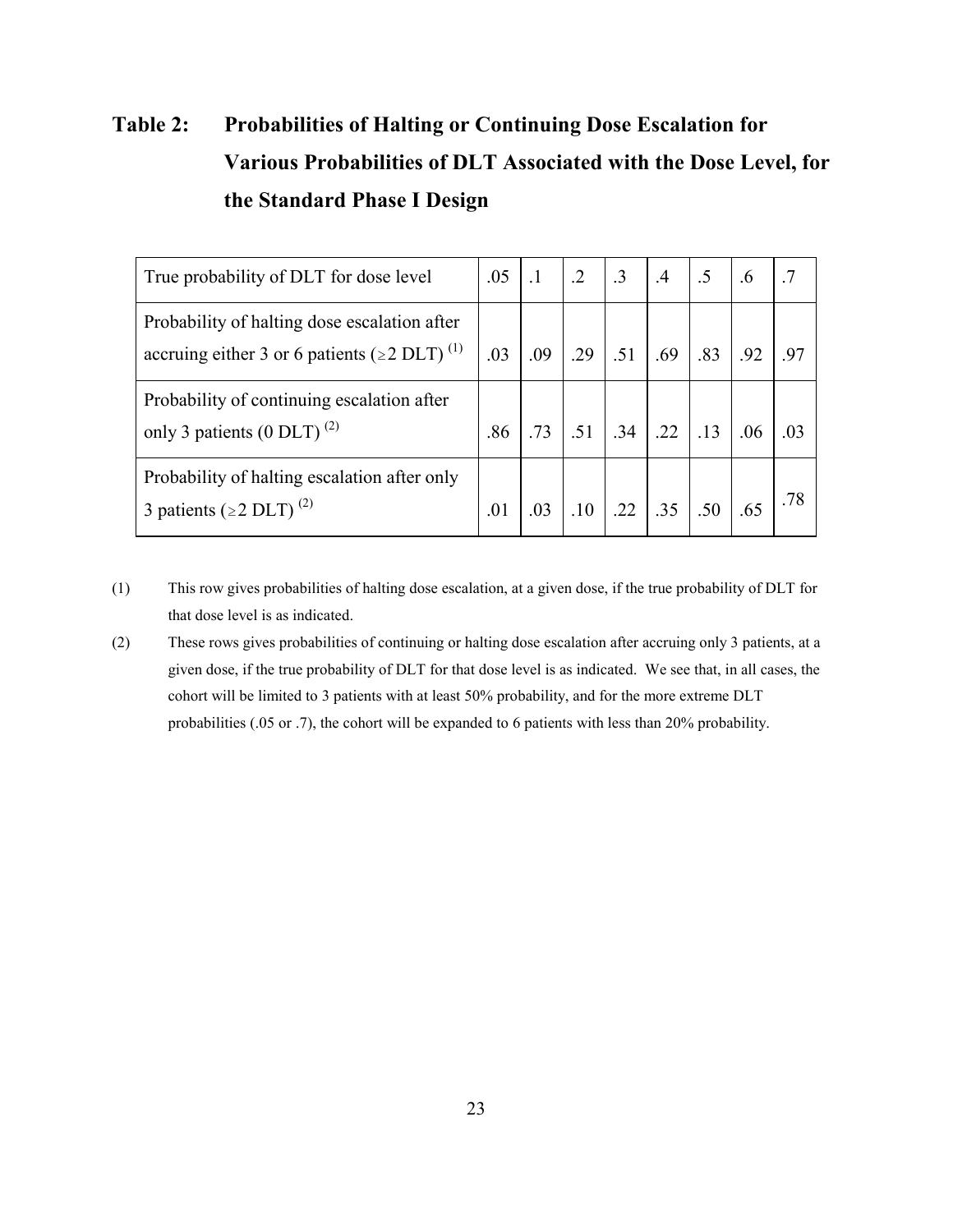# **Table 3: Finding the Minimum Active Dose**

| <b>Probability of</b>      | <b>Number of Patients</b> | <b>Probability of No</b>    |  |  |  |
|----------------------------|---------------------------|-----------------------------|--|--|--|
| <b>Biological Response</b> | <b>Treated at Dose</b>    | <b>Biological Responses</b> |  |  |  |
| 0.20                       | 11                        | 0.09                        |  |  |  |
| 0.25                       | 9                         | 0.08                        |  |  |  |
| 0.30                       | 7                         | 0.08                        |  |  |  |
| 0.40                       | 5                         | 0.08                        |  |  |  |
| 0.50                       |                           | 0.06                        |  |  |  |

# **Table 4: Optimal Two-Stage Designs**

| <b>Target</b>   | <b>First Stage</b> | <b>Maximum</b>     | Number of           | <b>Probability of</b> |
|-----------------|--------------------|--------------------|---------------------|-----------------------|
| <b>Response</b> | <b>Sample Size</b> | <b>Sample Size</b> | <b>Responses</b>    | <b>Early</b>          |
| Rate $(p_1)$    | $(N_1)$            | (N)                | <b>Required For</b> | <b>Termination</b>    |
|                 |                    |                    | <b>Activity (A)</b> |                       |
| 20%             | 12                 | 37                 | 4                   | .54                   |
| 25%             | 9                  | 24                 | 3                   | .63                   |
| 30%             | 7                  | 21                 | 3                   | .70                   |
| 35%             | 6                  | 12                 | $\overline{2}$      | .74                   |